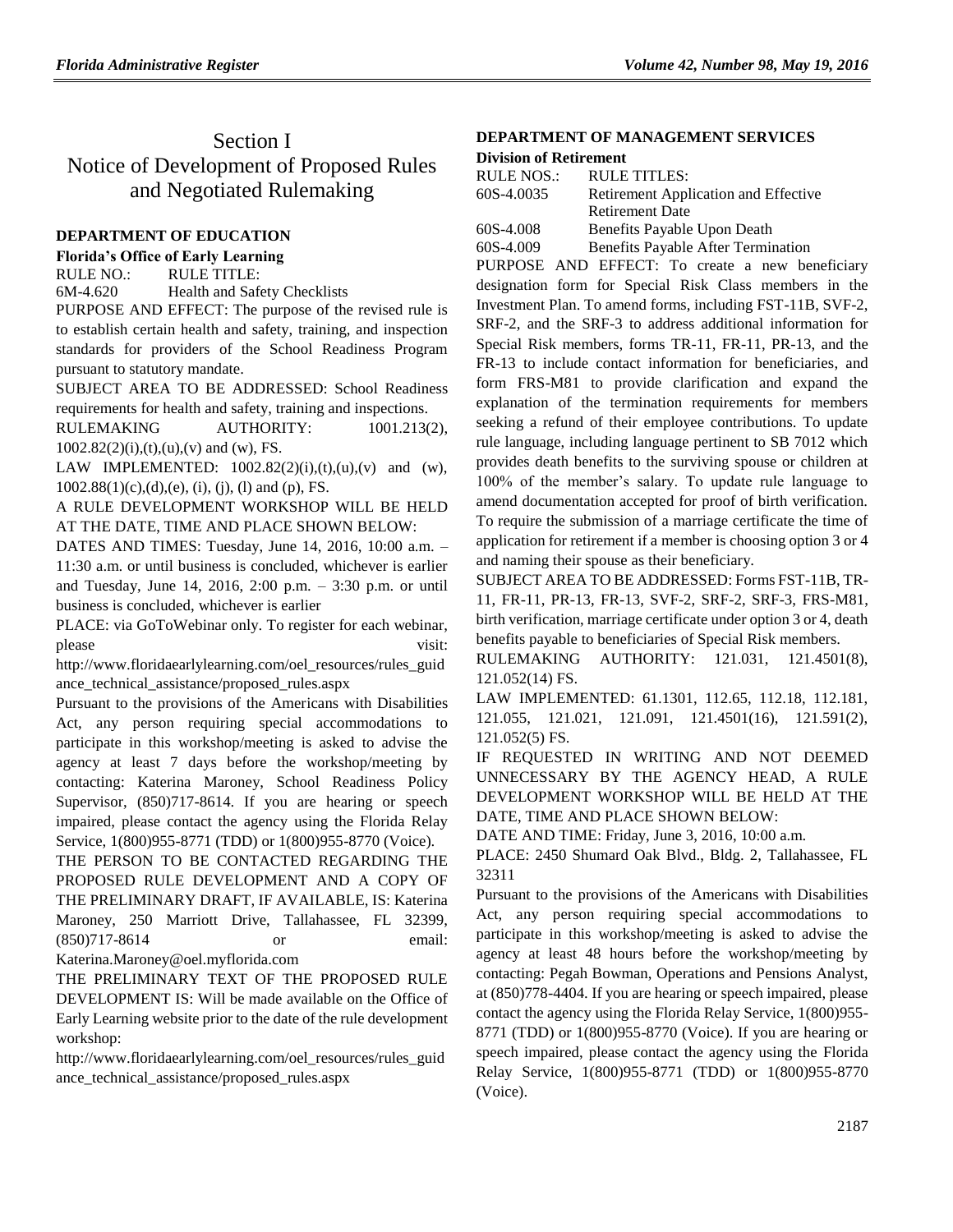THE PERSON TO BE CONTACTED REGARDING THE PROPOSED RULE DEVELOPMENT AND A COPY OF THE PRELIMINARY DRAFT, IF AVAILABLE, IS: Garry Green, Bureau Chief, Department of Management Services, Division of Retirement, 2450 Shumard Oak Blvd., Bldg. 2, Tallahassee, FL, (850)414-6349

THE PRELIMINARY TEXT OF THE PROPOSED RULE DEVELOPMENT IS AVAILABLE AT NO CHARGE FROM THE CONTACT PERSON LISTED ABOVE.

## **DEPARTMENT OF BUSINESS AND PROFESSIONAL REGULATION**

## **Miscellaneous Businesses and Professions - Asbestos Consultants/Asbestos Consultant Examination**

RULE NO.: RULE TITLE:

61E1-3.001 Fees; License Renewal; Active, Inactive and Delinquent Licenses; Change of Status

PURPOSE AND EFFECT: The purpose and effect of the proposed rule is to reduce the examination fee and the reexamination fee for asbestos consultants and asbestos contractors.

SUBJECT AREA TO BE ADDRESSED: The examination fee and the reexamination renewal fee for asbestos consultants and asbestos contractors.

RULEMAKING AUTHORITY: 469.004, 469.006, 469.008, 469.011, 469.2035 FS.

LAW IMPLEMENTED: 455.2179, 455.271, 469.006, 469.008 FS.

IF REQUESTED IN WRITING AND NOT DEEMED UNNECESSARY BY THE AGENCY HEAD, A RULE DEVELOPMENT WORKSHOP WILL BE NOTICED IN THE NEXT AVAILABLE FLORIDA ADMINISTRATIVE REGISTER.

THE PERSON TO BE CONTACTED REGARDING THE PROPOSED RULE DEVELOPMENT AND A COPY OF THE PRELIMINARY DRAFT, IF AVAILABLE, IS: Jamie E. Royal, Assistant General Counsel, Office of the General Counsel, 1940 North Monroe Street, Suite 42, Tallahassee, Florida 32399, (850)488-0062

THE PRELIMINARY TEXT OF THE PROPOSED RULE DEVELOPMENT IS AVAILABLE AT NO CHARGE FROM THE CONTACT PERSON LISTED ABOVE.

## **[DEPARTMENT OF BUSINESS AND PROFESSIONAL](https://www.flrules.org/gateway/department.asp?id=61)  [REGULATION](https://www.flrules.org/gateway/department.asp?id=61)**

#### **[Board of Professional Engineers](https://www.flrules.org/gateway/organization.asp?id=267)**

| <b>RULE NOS.:</b> | <b>RULE TITLES:</b>                          |
|-------------------|----------------------------------------------|
| 61G15-23.001      | Signature, Date and Seal Shall Be Affixed    |
| 61G15-23.002      | Seals Acceptable to the Board                |
| 61G15-23.003      | Procedures for Physically Signing and        |
|                   | Sealing Plans, Specifications, Reports or    |
|                   | <b>Other Documents</b>                       |
| 61G15-23.004      | Procedures for Digitally Signing and Sealing |
|                   | Electronically Transmitted Plans,            |
|                   | Specifications, Reports or Other Documents   |
| 61G15-23.005      | Procedures for Electronically Signing and    |
|                   | Sealing Electronically Transmitted Plans,    |
|                   | Specifications, Reports or Other Documents   |
|                   |                                              |

PURPOSE AND EFFECT: To revise the rules as recently amended to include additional procedures or methods of sealing that may be required by various state or local authorities having jurisdiction.

SUBJECT AREA TO BE ADDRESSED: Procedures for physically, electronically, or digitally sealing and transmitting documents.

RULEMAKING AUTHORITY: 471.008, 471.025, 471.025(1), 471.033(2), 668.006

LAW IMPLEMENTED: 471.025, 471.033(1)(a), (e), (d), (j), 668.006

IF REQUESTED IN WRITING AND NOT DEEMED UNNECESSARY BY THE AGENCY HEAD, A RULE DEVELOPMENT WORKSHOP WILL BE NOTICED IN THE NEXT AVAILABLE FLORIDA ADMINISTRATIVE REGISTER.

THE PERSON TO BE CONTACTED REGARDING THE PROPOSED RULE DEVELOPMENT AND A COPY OF THE PRELIMINARY DRAFT, IF AVAILABLE, IS: Zana Raybon, Executive Director, Board of Professional Engineers, 2639 North Monroe Street, Suite B-112, Tallahassee, FL 32303, (850)521-0500

THE PRELIMINARY TEXT OF THE PROPOSED RULE DEVELOPMENT IS NOT AVAILABLE.

# Section II

## Proposed Rules

## **DEPARTMENT OF HEALTH**

## **Board of Hearing Aid Specialists**

RULE NO.: RULE TITLE: [64B6-5.001](https://www.flrules.org/gateway/ruleNo.asp?id=64B6-5.001) Continuing Education as a Condition for Renewal

PURPOSE AND EFFECT: The Board proposes the rule amendment to address continuing education requirements for dual licensees.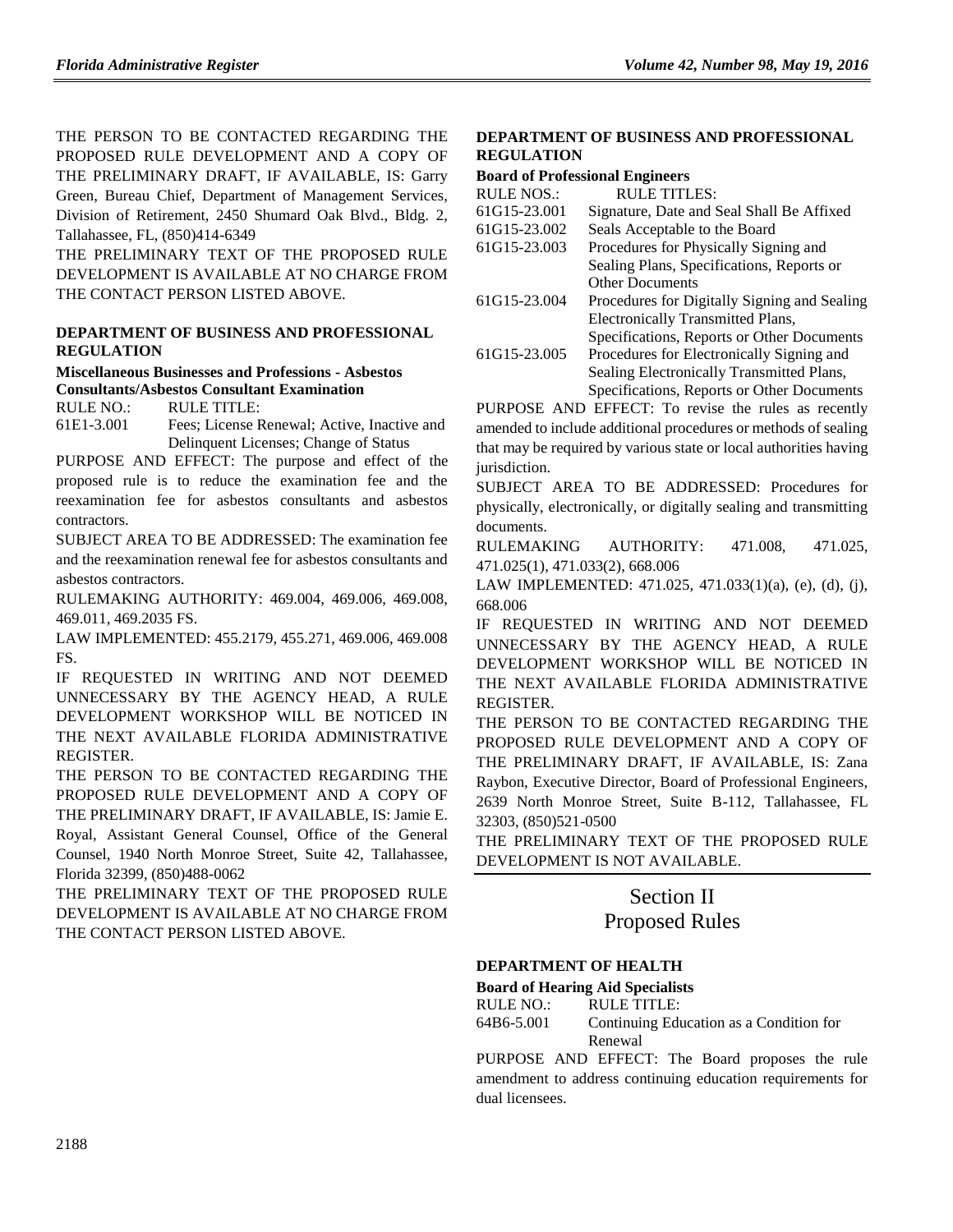SUMMARY: The rule amendment will address continuing education requirements for dual licensees.

SUMMARY OF STATEMENT OF ESTIMATED REGULATORY COSTS AND LEGISLATIVE RATIFICATION: The Agency has determined that this will not have an adverse impact on small business or likely increase directly or indirectly regulatory costs in excess of \$200,000 in the aggregate within one year after the implementation of the rule. A SERC has not been prepared by the Agency.

The Agency has determined that the proposed rule is not expected to require legislative ratification based on the statement of estimated regulatory costs or if no SERC is required, the information expressly relied upon and described herein: During discussion of the economic impact of the rule at its Board meeting, the Board, based on the fact that a one hour course on medical errors was not offered, determined that a Statement of Estimated Regulatory Costs (SERC) was not necessary and that the rule will not require ratification by the Legislature. No person or interested party submitted additional information regarding the economic impact at that time.

Any person who wishes to provide information regarding a statement of estimated regulatory costs, or provide a proposal for a lower cost regulatory alternative must do so in writing within 21 days of this notice.

RULEMAKING AUTHORITY: 456.013(6), (8), 484.044, 484.047(1), (4) FS.

LAW IMPLEMENTED: 456.013(7), 484.047(4) FS.

IF REQUESTED WITHIN 21 DAYS OF THE DATE OF THIS NOTICE, A HEARING WILL BE SCHEDULED AND ANNOUNCED IN THE FAR.

THE PERSON TO BE CONTACTED REGARDING THE PROPOSED RULE IS: Jennifer Wenhold, Executive Director, Board of Hearing Aid Specialists, 4052 Bald Cypress Way, Bin # C08, Tallahassee, Florida 32399-3258

#### THE FULL TEXT OF THE PROPOSED RULE IS:

64B6-5.001 Continuing Education as a Condition for Renewal.

(1) through (3) No change.

(4) Each licensee as part of the renewal process shall attend and certify attending a Board-approved two-hour continuing education course relating to the prevention of medical errors. Licensees who are licensed under other professions regulated by Chapter 456, F.S., shall only be required to take one medical errors course to satisfy the continuing education requirements for this Board. The two-hour course shall count toward the total number of continuing education hours required for license renewal.

Rulemaking Authority 456.013(6), (8), 484.044, 484.047(1), (4) FS. Law Implemented 456.013(7), 484.047(4) FS. History–New 4-1-85, Formerly 21JJ-15.001, Amended 8-5-87, 4-8-90, 8-21-90, 8-19-91, Formerly 21JJ-5.005, Amended 11-20-95, Formerly 61G9-5.005, Amended 9-23-99, 6-28-00, 11-9-00, 2-19-03, 3-4-08, 5-28-09, .

NAME OF PERSON ORIGINATING PROPOSED RULE: Board of Hearing Aid Specialists

NAME OF AGENCY HEAD WHO APPROVED THE PROPOSED RULE: Board of Hearing Aid Specialists

DATE PROPOSED RULE APPROVED BY AGENCY HEAD: April 12, 2016

DATE NOTICE OF PROPOSED RULE DEVELOPMENT PUBLISHED IN FAR: May 2, 2016

#### **[DEPARTMENT OF HEALTH](https://www.flrules.org/gateway/department.asp?id=64)**

#### **[Board of Pharmacy](https://www.flrules.org/gateway/organization.asp?id=307)**

RULE NO.: RULE TITLE:

[64B16-27.104](https://www.flrules.org/gateway/ruleNo.asp?id=64B16-27.104) Conduct Governing Pharmacists and Pharmacy Permittees

PURPOSE AND EFFECT: The Board proposes the rule amendment to specify minimum responsibilities of the Prescription Department Manager.

SUMMARY: Minimum responsibilities of the Prescription Department Manager will be identified in the rule.

SUMMARY OF STATEMENT OF ESTIMATED REGULATORY COSTS AND LEGISLATIVE RATIFICATION: The Agency has determined that this will not have an adverse impact on small business or likely increase directly or indirectly regulatory costs in excess of \$200,000 in the aggregate within one year after the implementation of the rule. A SERC has not been prepared by the Agency.

The Agency has determined that the proposed rule is not expected to require legislative ratification based on the statement of estimated regulatory costs or if no SERC is required, the information expressly relied upon and described herein: During discussion of the economic impact of this rule at its Board meeting, the Board, based upon the expertise and experience of its members, determined that a Statement of Estimated Regulatory Costs (SERC) was not necessary and that the rule will not require ratification by the Legislature. No person or interested party submitted additional information regarding the economic impact at that time.

Any person who wishes to provide information regarding a statement of estimated regulatory costs, or provide a proposal for a lower cost regulatory alternative must do so in writing within 21 days of this notice.

RULEMAKING AUTHORITY: 465.005, 465.0155, 465.018, 465.022 FS.

LAW IMPLEMENTED: 465.018, 465.022, 465.024 FS.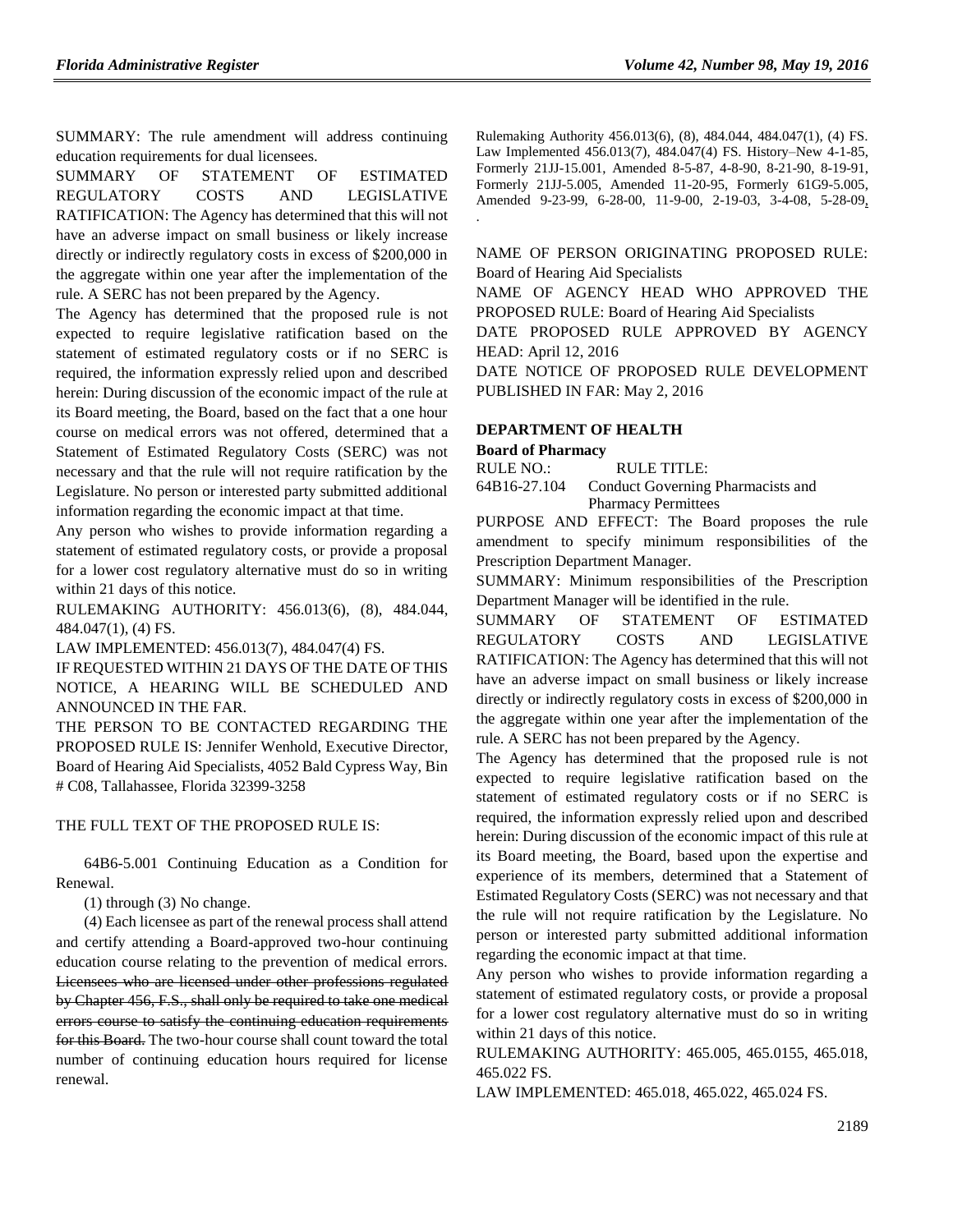IF REQUESTED WITHIN 21 DAYS OF THE DATE OF THIS NOTICE, A HEARING WILL BE SCHEDULED AND ANNOUNCED IN THE FAR.

THE PERSON TO BE CONTACTED REGARDING THE PROPOSED RULE IS: Allison Dudley, Executive Director, Board of Pharmacy, 4052 Bald Cypress Way, Bin C04, Tallahassee, Florida 32399-3254

### THE FULL TEXT OF THE PROPOSED RULE IS:

64B16-27.104 Conduct Governing Pharmacists and Pharmacy Permittees; Prescription Department Managers.

(1) through (4) No change.

(5) Prescription Department Managers. Pursuant to Section 465.018, F.S., a permit for a community pharmacy may not be issued unless a licensed pharmacist is designated as the prescription department manager.

(a) Registration as prescription department manager. responsible for maintaining all drug records, providing for the security of the prescription department and following such other rules as relate to the practice of the profession of pharmacy. The Board shall not register a prescription department manager as the manager of more than one pharmacy. The Board shall grant an exception to this requirement upon application by the permittee and the prescription department manager showing circumstances such as proximity of permits and limited pharmacist workload that would allow the manager to carry out all duties and responsibilities required of a prescription department manager.

Responsibilities of the prescription department manager. Prescription department managers are responsible for ensuring the pharmacy permittee's compliance with all statutes and rules governing the practice of the profession of pharmacy, including maintenance of all drug records and ensuring the security of the prescription department, and shall competently and diligently exercise their responsibilities as a prescription department manager. Prescription department managers shall spend such time in the prescription department as is necessary to exercise these responsibilities by, at a minimum:

1. Within fourteen (14) days of being designated as the prescription department manager of a pharmacy, the pharmacist so designated shall conduct an on-site visit of the pharmacy. During this on-site visit, the prescription department manager shall verify that the pharmacy is in compliance with all statutes and rules, and shall also perform the tasks identified in subparagraph (b)2., below.

2. Following the initial on-site visit, the prescription department manager shall, no less than semi-annually, perform the following tasks:

a. Review the prescription department's records and documentation, including

i. drug records, inventory logs and CQI committee minutes; ii. employee training (including training materials, policies

and procedures manuals, and documentation of compliance with training requirements);

iii. compliance with Board rules regarding pharmacist to technician ratios;

iv. other documentation required by state and federal laws and rules.

b. Review the pharmacy's drug stocks and inventory for compliance with Rule 64B16-28.110, F.A.C.;

3. Prescription department managers shall document compliance with paragraph (5)(b), above, and shall provide such documentation to the Board or Department upon request. Rulemaking Specific Authority 465.005, 465.0155, 465.018, 465.022 FS. Law Implemented 465.018, 465.022, 465.024 FS. History–New 10-20-81, Formerly 21S-1.20, 21S-1.020, Amended 7-30-91, Formerly 21S-27.104, 61F10-27.104, 59X-27.104, Amended 11-18-  $07_{.}$ 

NAME OF PERSON ORIGINATING PROPOSED RULE: Board of Pharmacy

NAME OF AGENCY HEAD WHO APPROVED THE PROPOSED RULE: Board of Pharmacy

DATE PROPOSED RULE APPROVED BY AGENCY HEAD: April 5, 2016

DATE NOTICE OF PROPOSED RULE DEVELOPMENT PUBLISHED IN FAR: May 3, 2016

#### **DEPARTMENT OF HEALTH**

#### **Board of Pharmacy**

RULE NO.: RULE TITLE:

[64B16-27.630](https://www.flrules.org/gateway/ruleNo.asp?id=64B16-27.630) Additional Immunizations or Vaccines Which May Be Administered.

PURPOSE AND EFFECT: The Board proposes the promulgation of a new rule to implement s. 465.189, F.S., by authorizing the administration of vaccines or immunizations contained in the CDC Adult Immunization Schedule as revised subsequent to the 2015 edition.

SUMMARY: The creation of this new rule will implement s. 465.189, F.S., by authorizing the administration of vaccines or immunizations contained in the CDC Adult Immunization Schedule as revised subsequent to the 2015 edition.

SUMMARY OF STATEMENT OF ESTIMATED REGULATORY COSTS AND LEGISLATIVE RATIFICATION: The Agency has determined that this will not have an adverse impact on small business or likely increase directly or indirectly regulatory costs in excess of \$200,000 in the aggregate within one year after the implementation of the rule. A SERC has not been prepared by the Agency.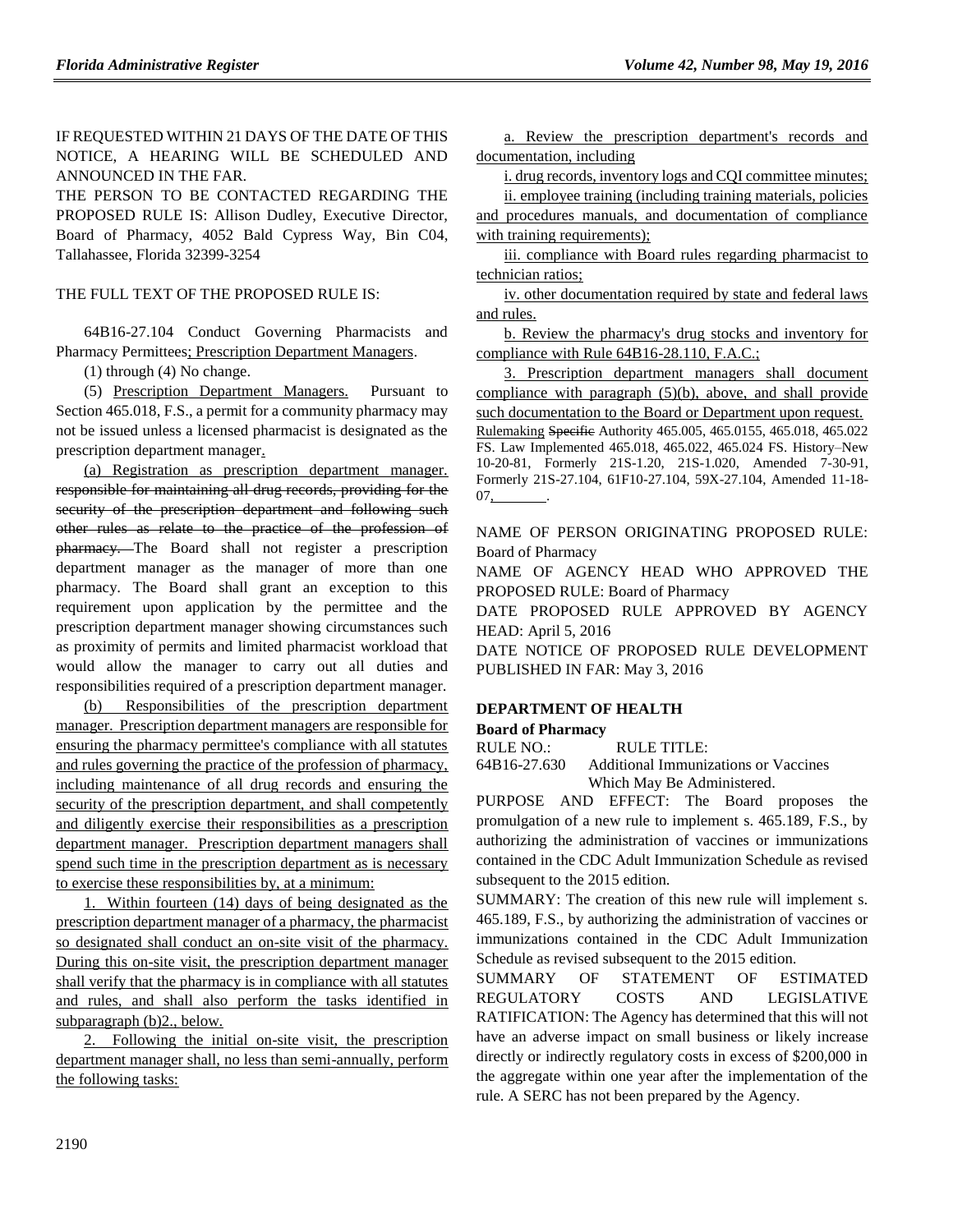The Agency has determined that the proposed rule is not expected to require legislative ratification based on the statement of estimated regulatory costs or if no SERC is required, the information expressly relied upon and described herein: During discussion of the economic impact of this rule at its Board meeting, the Board, based upon the expertise and experience of its members, determined that a Statement of Estimated Regulatory Costs (SERC) was not necessary and that the rule will not require ratification by the Legislature. No person or interested party submitted additional information regarding the economic impact at that time.

Any person who wishes to provide information regarding a statement of estimated regulatory costs, or provide a proposal for a lower cost regulatory alternative must do so in writing within 21 days of this notice.

RULEMAKING AUTHORITY: 465.005, 465.189 FS. LAW IMPLEMENTED: 465.189 FS.

IF REQUESTED WITHIN 21 DAYS OF THE DATE OF THIS NOTICE, A HEARING WILL BE SCHEDULED AND ANNOUNCED IN THE FAR.

THE PERSON TO BE CONTACTED REGARDING THE PROPOSED RULE IS: Allison Dudley, Executive Director, Board of Pharmacy, 4052 Bald Cypress Way, Bin C04, Tallahassee, Florida 32399-3254

#### THE FULL TEXT OF THE PROPOSED RULE IS:

64B16-27.630 Additional Immunizations or Vaccines Which May Be Administered.

In addition to the immunizations or vaccines listed in the United States Centers for Disease Control and Prevention Adult Immunization Schedule as of February 1, 2015, the Board hereby authorizes administration of the following additional immunizations or vaccines by persons certified pursuant to section 465.189, F.S.

Meningococcal B (MemB).

Rulemaking Authority 465.005, 465.189 FS. Law Implemented 465.189 FS. History–New \_\_\_\_\_\_\_\_\_\_.

NAME OF PERSON ORIGINATING PROPOSED RULE: Board of Pharmacy

NAME OF AGENCY HEAD WHO APPROVED THE PROPOSED RULE: Board of Pharmacy

DATE PROPOSED RULE APPROVED BY AGENCY HEAD: April 5, 2016

DATE NOTICE OF PROPOSED RULE DEVELOPMENT PUBLISHED IN FAR: May 3, 2016

## **DEPARTMENT OF HEALTH**

## **Board of Pharmacy**

RULE NO.: RULE TITLE:

[64B16-28.451](https://www.flrules.org/gateway/ruleNo.asp?id=64B16-28.451) Pharmacy Common Database

PURPOSE AND EFFECT: The Board proposes the rule amendment to clarify that pharmacies which only perform prescription drug processing for other pharmacies are not required to comply with certain Board rules, since these pharmacies do not directly engage with patients or the public.

SUMMARY: Pharmacies which only perform prescription drug processing for other pharmacies are not required to comply with certain Board rules since these pharmacies do not directly engage with patients or the public will be clarified.

SUMMARY OF STATEMENT OF ESTIMATED REGULATORY COSTS AND LEGISLATIVE RATIFICATION: The Agency has determined that this will not have an adverse impact on small business or likely increase directly or indirectly regulatory costs in excess of \$200,000 in the aggregate within one year after the implementation of the rule. A SERC has not been prepared by the Agency.

The Agency has determined that the proposed rule is not expected to require legislative ratification based on the statement of estimated regulatory costs or if no SERC is required, the information expressly relied upon and described herein: During discussion of the economic impact of this rule at its Board meeting, the Board, based upon the expertise and experience of its members, determined that a Statement of Estimated Regulatory Costs (SERC) was not necessary and that the rule will not require ratification by the Legislature. No person or interested party submitted additional information regarding the economic impact at that time.

Any person who wishes to provide information regarding a statement of estimated regulatory costs, or provide a proposal for a lower cost regulatory alternative must do so in writing within 21 days of this notice.

RULEMAKING AUTHORITY: 465.005, 465.022 FS.

LAW IMPLEMENTED: 465.0266 FS.

IF REQUESTED WITHIN 21 DAYS OF THE DATE OF THIS NOTICE, A HEARING WILL BE SCHEDULED AND ANNOUNCED IN THE FAR.

THE PERSON TO BE CONTACTED REGARDING THE PROPOSED RULE IS: Allison Dudley, Executive Director, Board of Pharmacy, 4052 Bald Cypress Way, Bin C04, Tallahassee, Florida 32399-3254

THE FULL TEXT OF THE PROPOSED RULE IS:

64B16-28.451 Pharmacy Common Database; Exceptions for Prescription Drug Processing Only Pharmacies.

(1) through (6) No change.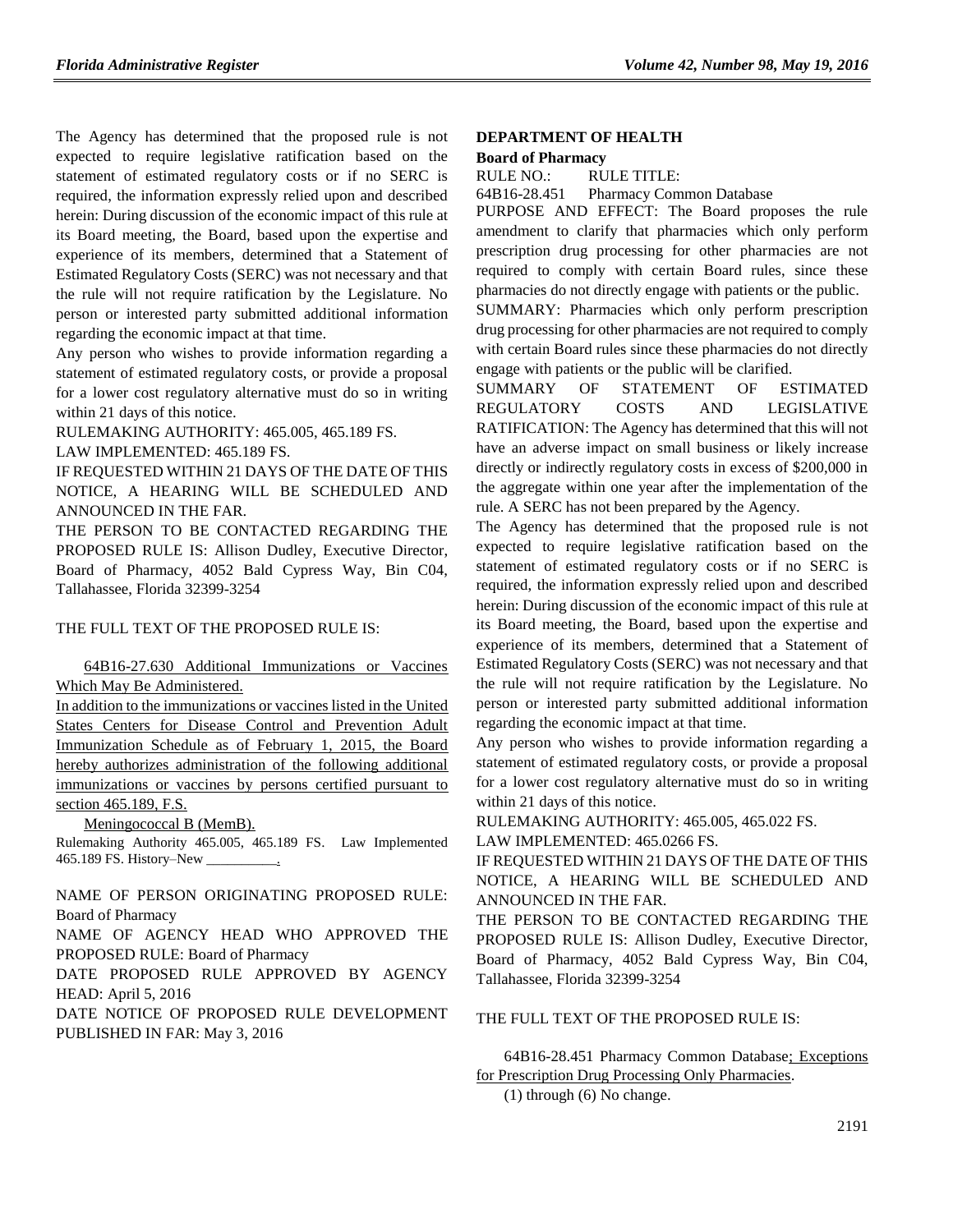(7) Prescription drug processing only pharmacies. A pharmacy permittee which solely performs prescription drug processing for other pharmacies pursuant to this rule, and at which medicinal drugs are not compounded, dispensed, stored or sold, nor are prescriptions filled or dispensed, and which notifies the Board that its pharmacy practice is limited solely to prescription drug processing shall be exempt from the following rules:

(a) Rule 64B16-28.102, F.A.C., Sink and Running Water, Sufficient Space, Refrigeration, Sanitation, Equipment;

(b) Rule 64B16-28.1035, F.A.C., Patient Consultation Area;

(c) Rule 64B16-28.1081, F.A.C., Regulation of Daily Operating Hours; and,

(d) Subsection 64B16-28.109(1), F.A.C., relating to signage.

Rulemaking Authority 465.005, 465.022 FS. Law Implemented 465.0266 FS. History–New 3-24-08, Amended 1-1-10, .

NAME OF PERSON ORIGINATING PROPOSED RULE: Board of Pharmacy

NAME OF AGENCY HEAD WHO APPROVED THE PROPOSED RULE: Board of Pharmacy

DATE PROPOSED RULE APPROVED BY AGENCY HEAD: April 5, 2016

DATE NOTICE OF PROPOSED RULE DEVELOPMENT PUBLISHED IN FAR: May 3, 2016

## **DEPARTMENT OF HEALTH**

## **Board of Pharmacy**

RULE NO.: RULE TITLE:

[64B16-28.1081](https://www.flrules.org/gateway/ruleNo.asp?id=64B16-28.1081) Regulation of Daily Operating Hours PURPOSE AND EFFECT: The Board proposes the rule amendment to reduce required daily operating hours and define when a pharmacy commences to operate.

SUMMARY: Required daily operating hours will be reduced and commencement of operations will be defined in the rule.

SUMMARY OF STATEMENT OF ESTIMATED REGULATORY COSTS AND LEGISLATIVE RATIFICATION: The Agency has determined that this will not have an adverse impact on small business or likely increase directly or indirectly regulatory costs in excess of \$200,000 in the aggregate within one year after the implementation of the rule. A SERC has not been prepared by the Agency.

The Agency has determined that the proposed rule is not expected to require legislative ratification based on the statement of estimated regulatory costs or if no SERC is required, the information expressly relied upon and described herein: During discussion of the economic impact of this rule at its Board meeting, the Board, based upon the expertise and experience of its members, determined that a Statement of Estimated Regulatory Costs (SERC) was not necessary and that the rule will not require ratification by the Legislature. No person or interested party submitted additional information regarding the economic impact at that time.

Any person who wishes to provide information regarding a statement of estimated regulatory costs, or provide a proposal for a lower cost regulatory alternative must do so in writing within 21 days of this notice.

RULEMAKING AUTHORITY: 465.005, 465.022(1) FS. LAW IMPLEMENTED: 465.022(1) FS.

IF REQUESTED WITHIN 21 DAYS OF THE DATE OF THIS NOTICE, A HEARING WILL BE SCHEDULED AND ANNOUNCED IN THE FAR.

THE PERSON TO BE CONTACTED REGARDING THE PROPOSED RULE IS: Allison Dudley, Executive Director, Board of Pharmacy, 4052 Bald Cypress Way, Bin C04, Tallahassee, Florida 32399-3254

## THE FULL TEXT OF THE PROPOSED RULE IS:

64B16-28.1081 Regulation of Daily Operating Hours; Commencement of Operations.

(1) Any person who receives a community pharmacy permit pursuant to Section 465.018, F.S., and commences to operate such an establishment, shall keep the prescription department of the establishment open for a minimum of twenty  $(20)$  forty  $(40)$  hours per week. The Board hereby approves exceptions to the requirements noted above and permits closing of the prescription department for the following holidays: New Year's Day, Memorial Day, Fourth of July (Independence Day), Labor Day, Veterans' Day, Thanksgiving, Christmas and any bona fide religious holiday provided that notice of such closing is given in a sign as set forth herein.

(a) "Commences to Operate" means the compounding, dispensing, storage, or sale of medicinal drugs or the filling or dispensing of prescriptions.

(b) The Board recognizes that a delay may exist between the time a pharmacy receives a Florida pharmacy permit and commences to operate. Accordingly, upon receipt of a Florida pharmacy permit, a community pharmacy may delay commencement of operations in compliance with the following:

1. Within fourteen (14) days of receipt of the Florida pharmacy permit, the permittee shall notify the Board office, in writing, of the permittee's election to delay commencement of operations and the reason(s) therefore;

2. The permittee shall display a sign in block letters not less than one inch in height at the main entrance of the establishment stating that the pharmacy is not yet open for business and that medicinal drugs may not be dispensed or sold nor prescriptions filled or dispensed;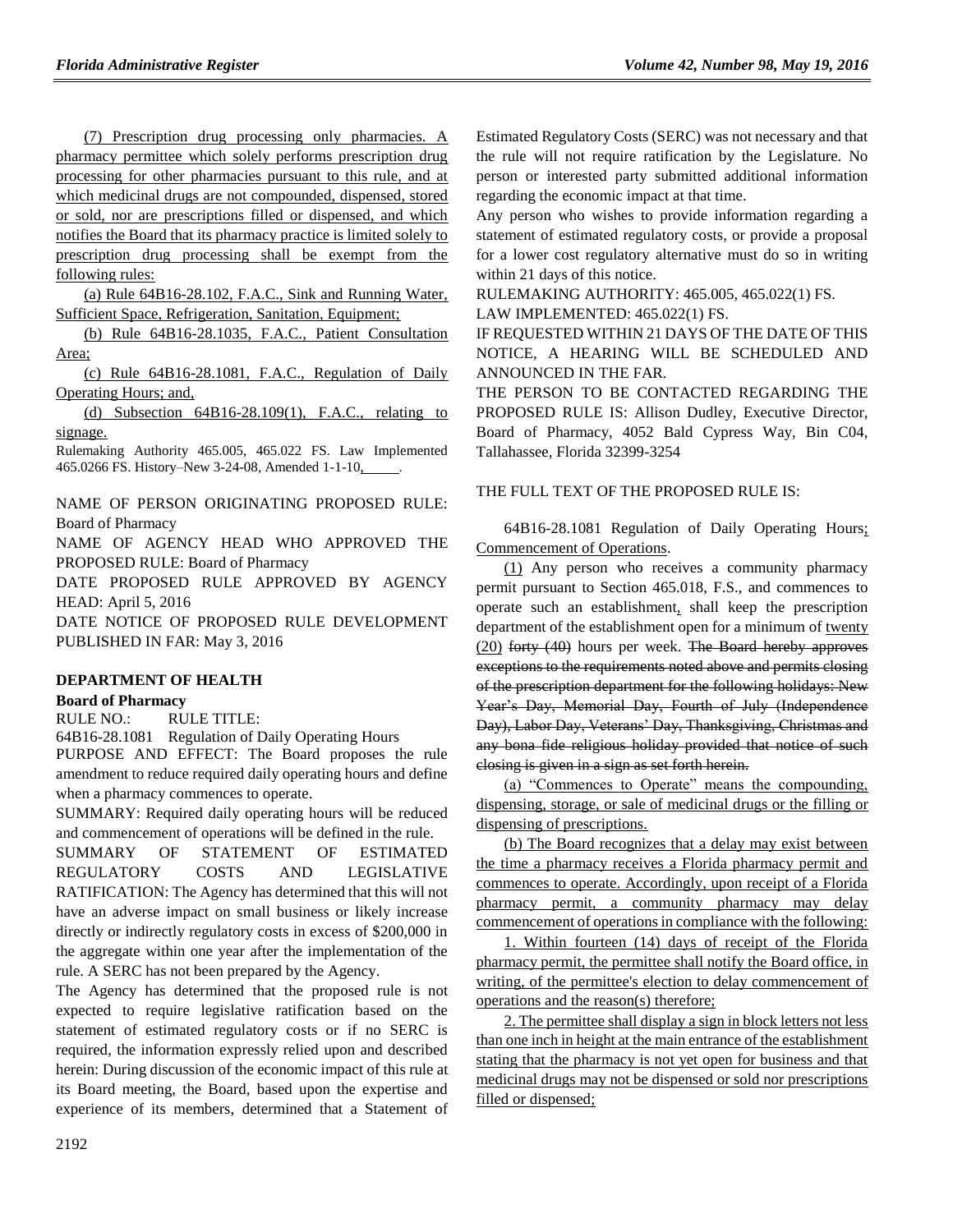3. Within two (2) business days of commencement of operations, the permittee shall notify the Board office in writing that the permittee has commenced to operate and the date of commencement.

(c) Any pharmacy permittee that does not commence to operate within six (6) months of the date of receipt of the Florida pharmacy permit shall provide a written statement to the Board office, which shall include the reason(s) the pharmacy has not yet commenced operations, the efforts the pharmacy has made to commence to operate, and the date the pharmacy expects to commence to operate.

(2) At the time a pharmacy commences to operate, a A sign in block letters not less than one inch in height stating the hours the prescription department is open each day shall be displayed either at the main entrance of the establishment or at or near the place where prescriptions are dispensed in a prominent place that is in clear and unobstructed view. The prescription department manager may petition the Board in writing to operate the prescription department for less than forty (40) hours per week, but no less than twenty (20) hours per week. Prior to approving reduced hours, the Board may require the prescription department manager to appear before the Board to explain in detail the services that will be performed. Any pharmacy open less than 40 hours shall have a policy and procedure that provides a mechanism for access to a pharmacist during the time the pharmacy is not open for the remainder of the forty hour week. Any pharmacy that is not open 40 hours a week, must post the days and hours that the pharmacy is open and the information for after-hours access and shall also have a written policy and procedure for transferring a prescription pursuant to Rule 64B16-27.105, F.A.C., or receiving an emergency dose pursuant to Section 465.0275, F.S. during the time the pharmacy is open less than 40 hours.

Rulemaking Authority 465.005, 465.022(1) FS. Law Implemented 465.022(1) FS. History–New 4-10-05, Amended 2-1-12,

NAME OF PERSON ORIGINATING PROPOSED RULE: Board of Pharmacy

NAME OF AGENCY HEAD WHO APPROVED THE PROPOSED RULE: Board of Pharmacy

DATE PROPOSED RULE APPROVED BY AGENCY HEAD: April 5, 2016

DATE NOTICE OF PROPOSED RULE DEVELOPMENT PUBLISHED IN FAR: May 3, 2016

# Section III Notice of Changes, Corrections and Withdrawals

## **[AGENCY FOR HEALTH CARE ADMINISTRATION](https://www.flrules.org/gateway/department.asp?id=59) [Medicaid](https://www.flrules.org/gateway/organization.asp?id=192)**

| RULE NO.: | RULE TITLE:                      |
|-----------|----------------------------------|
| 59G-1.054 | Record keeping and Documentation |
|           | Requirements                     |
|           | NOTICE OF CHANGE                 |

Notice is hereby given that the following changes have been made to the proposed rule in accordance with subparagraph 120.54(3)(d)1., F.S., published in Vol. 42 No. 70, April 11, 2016 issue of the Florida Administrative Register.

(1) No change.

- (2) Documentation Requirements
- (a) All Florida Medicaid providers must:
- 1. No change.

2. Sign and date each medical record within two business days from at the date and time of service, or otherwise authenticate the record by signature, written initials, or computer entry. Electronic signatures are permissible as defined in Chapter 668, Part I, Florida Statutes.

- 3. No change.
- (b) No change.
- (3) through (6) No change.

## Section IV Emergency Rules

## NONE

# Section V Petitions and Dispositions Regarding Rule Variance or Waiver

[DEPARTMENT OF BUSINESS AND PROFESSIONAL](https://www.flrules.org/gateway/department.asp?id=61)  [REGULATION](https://www.flrules.org/gateway/department.asp?id=61)

[Division of Hotels and Restaurants](https://www.flrules.org/gateway/organization.asp?id=249)

RULE NO.: RULE TITLE:

[61C-5.001](https://www.flrules.org/gateway/ruleNo.asp?id=61C-5.001) Safety Standards

NOTICE IS HEREBY GIVEN that on May 18, 2016, the Department of Business and Professional Regulation, Division of Hotels and Restaurants, Bureau of Elevator Safety, received a petition for Building C and Building E, Lakeland, FL. Petitioner seeks an emergency variance of the requirements of an unspecified section of ASME A17.3 and A17.1, as adopted by subsection 61C-5.001(1), Florida Administrative Code. Any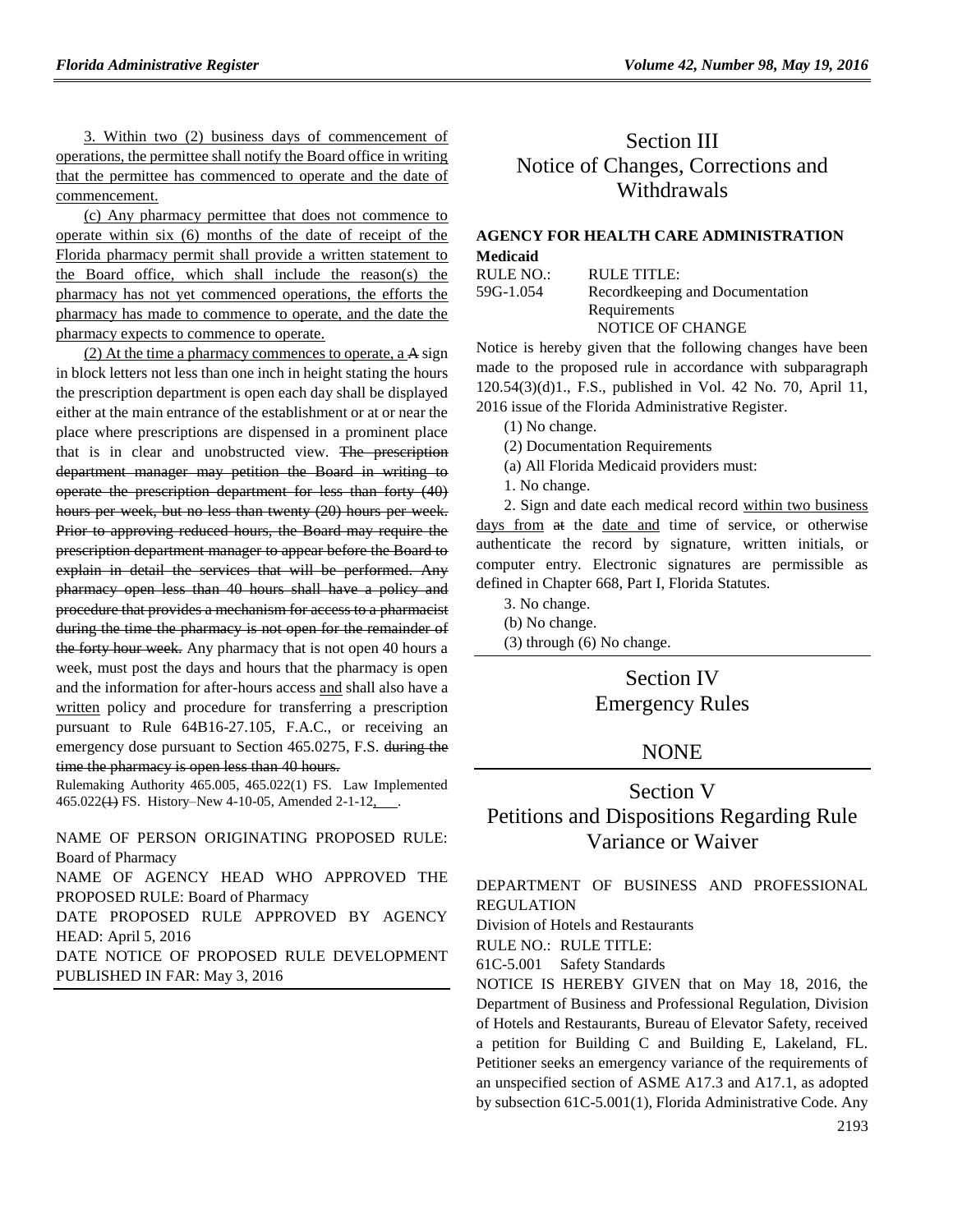interested person may file comments within 5 days of the publication of this notice with Michelle Comingore, Bureau of Elevator Safety, 1940 North Monroe Street, Tallahassee, Florida 32399-1013 (VW2016-122).

A copy of the Petition for Variance or Waiver may be obtained by contacting: Michelle Comingore, Bureau of Elevator Safety, 1940 North Monroe Street, Tallahassee, Florida 32399-1013, dhr.elevators@myfloridalicense.com.

## [DEPARTMENT OF HEALTH](https://www.flrules.org/gateway/department.asp?id=64)

## [Board of Massage Therapy](https://www.flrules.org/gateway/organization.asp?id=330)

NOTICE IS HEREBY GIVEN that on May 17, 2016, the Board of Massage Therapy, received a petition for Amber L. (Booth) Zainfeld, seeking a variance or waiver of Rule 64B7-32.002 and Rule 64B7-32.003, Florida Administrative Code, regarding the requirements for proof of graduation and the minimum requirements for board approved massage schools. Comments on this petition should be filed with the Board of Massage Therapy, 4052 Bald Cypress Way, Bin #C06, Tallahassee, Florida 32399-3258, within 14 days of publication of this notice.

A copy of the Petition for Variance or Waiver may be obtained by contacting: Claudia Kemp, Executive Director, Board of Massage Therapy, 4052 Bald Cypress Way, Bin #C06, Tallahassee, Florida 32399-3258, (850)245-4588, or by electronic mail - claudia.kemp2@flhealth.gov.

# Section VI Notice of Meetings, Workshops and Public **Hearings**

## [DEPARTMENT OF AGRICULTURE AND CONSUMER](https://www.flrules.org/gateway/department.asp?id=5)  [SERVICES](https://www.flrules.org/gateway/department.asp?id=5)

[Division of Agricultural Environmental Services](https://www.flrules.org/gateway/organization.asp?id=165)

The Agricultural Feed, Seed and Fertilizer Advisory Council announces a public meeting to which all persons are invited. DATE AND TIME: June 7, 2016, 10:00 a.m.

PLACE: IFAS Plant Science Research and Education Center, 2556 West Highway 318, Citra, Florida 32113 or via GoToMeeting at a control of the state of the state at a state of the state at a state of the state at a state of the state at a state of the state at a state of the state at a state of the state at a state of the state at

https://global.gotomeeting.com/join/968856725 1(888)670-3525, Pass code: 6063099599#

GENERAL SUBJECT MATTER TO BE CONSIDERED: The Council discusses and makes recommendations regarding actions to be taken with respect to the regulation and enforcement of agricultural feed, seed and fertilizer.

A copy of the agenda may be obtained by contacting: The Bureau of Licensing and Enforcement, (850)617-7997 or from the Council website

http://www.freshfromflorida.com/Divisions-

Offices/Agricultural-Environmental-Services/Business-Services/Agricultural-Feed-Seed-and-Fertilizer-Advisory-Council

For more information, you may contact: Ms. Sarah Oglesby, Chief, Bureau of Licensing and Enforcement, 3125 Conner Boulevard, Building 8, Tallahassee, Florida 32399-1650, (850)617-7997, Sarah.Oglesby@FreshFromFlorida.com.

## [DEPARTMENT OF AGRICULTURE AND CONSUMER](https://www.flrules.org/gateway/department.asp?id=5)  [SERVICES](https://www.flrules.org/gateway/department.asp?id=5)

[Division of Marketing and Development](https://www.flrules.org/gateway/organization.asp?id=168)

The Division of Marketing and Development announces a public meeting to which all persons are invited.

DATE AND TIME: Wednesday, June 15, 2016, 9:30 a.m.

PLACE: Hyatt Regency Coconut Point, Estero Room, 5001 Coconut Road, Bonita Springs, Florida

GENERAL SUBJECT MATTER TO BE CONSIDERED: Discussion and vote on recommendation of box rate to Commissioner Adam Putnam.

A copy of the agenda may be obtained by contacting: Ms. Audrey Nowicki, (863)956-5894, anowicki@citrusrdf.org.

Pursuant to the provisions of the Americans with Disabilities Act, any person requiring special accommodations to participate in this workshop/meeting is asked to advise the agency at least 7 days before the workshop/meeting by contacting: Ms. Audrey Nowicki, (863)956-5894. If you are hearing or speech impaired, please contact the agency using the Florida Relay Service, 1(800)955-8771 (TDD) or 1(800)955- 8770 (Voice).

For more information, you may contact: Ms. Audrey Nowicki, (863)956-5894.

## [DEPARTMENT OF EDUCATION](https://www.flrules.org/gateway/department.asp?id=6)

[State Board of Education](https://www.flrules.org/gateway/organization.asp?id=195)

The State Advisory Committee for the Education of Exceptional Students announces a public meeting to which all persons are invited.

DATES AND TIMES: State Advisory Committee for the Education of Exceptional Students' Executive Committee will meet Monday, July 11, 2016, 8:30 a.m.–9:00 a.m. The State Advisory Committee for the Education of Exceptional Students will meet Monday, July 11, 2016, 9:00 a.m.–5:00 p.m. and Tuesday, July 12, 2014, 8:00 a.m.–3:00 p.m. Opportunity for Public Comment will be provide Tuesday, July 12, 2016, 1:00 p.m. onsite or by phone: 1(888)670-3525, passcode: 4899886967

PLACE: Doubletree Hotel, Tallahassee, Florida

GENERAL SUBJECT MATTER TO BE CONSIDERED: Bureau of Exceptional Education and Student Services Update; 2016 Legislative Update, Bureau Strategic Plan, Restraint and Seclusion and Trends in Dispute Resolution.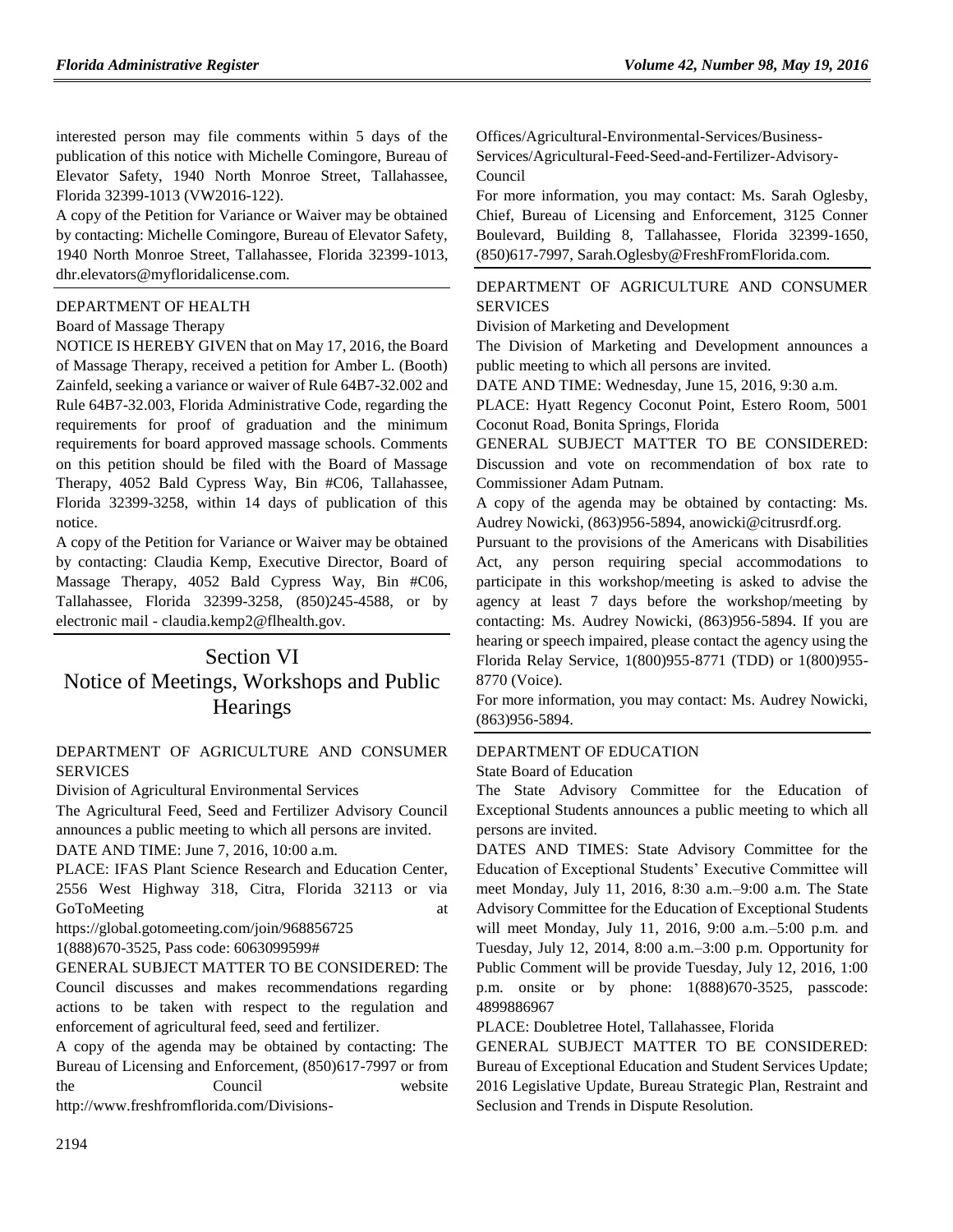A copy of the agenda may be obtained by contacting: State Advisory Committee, Bureau of Exceptional Education and Student Services, Florida Department of Education, 325 West Gaines Street, Suite 614, Tallahassee, Florida 32399-0400.

Pursuant to the provisions of the Americans with Disabilities Act, any person requiring special accommodations to participate in this workshop/meeting is asked to advise the agency at least 28 days before the workshop/meeting by contacting: April Katine, Bureau of Exceptional Education and Student Services, at (850)245-0475. If you are hearing or speech impaired, please contact the agency using the Florida Relay Service, 1(800)955-8771 (TDD) or 1(800)955-8770 (Voice).

## [DEPARTMENT OF HIGHWAY SAFETY AND MOTOR](https://www.flrules.org/gateway/department.asp?id=15)  [VEHICLES](https://www.flrules.org/gateway/department.asp?id=15)

The Department of Highway Safety and Motor Vehicles announces a public meeting to which all persons are invited.

DATE AND TIME: June 2, 2016, 9:15 a.m. – 11:30 a.m., ET PLACE: Orlando Police Training Facility, 100 George DeSalvia Way, Orlando, FL 32807; ONLINE: GoToMeeting – 9:15 a.m. – 11:30 a.m., ET (Call-in information below)

GENERAL SUBJECT MATTER TO BE CONSIDERED: The FloridaNet Technical Committee is meeting to create a mechanism for Florida first responders to work with the Federal agency, FirstNet, in the design of the public safety broadband network.

Agenda:

1. Welcome & Roll call

2. Public Comment

3. FirstNet Update

4. FirstNet Consultations

5. Data Collection RFQ/Vendor

6. Upcoming Events

7. Around the table

8. Adjourn

GoToMeeting Info:

Computer, tablet or smartphone

https://global.gotomeeting.com/join/547836893 Phone

United States (Toll-free): 1(877)309 2070

United States : +1(669)224-3319

Access Code: 547-836-893

A copy of the agenda may be obtained by contacting: The Agenda is included above.

Pursuant to the provisions of the Americans with Disabilities Act, any person requiring special accommodations to participate in this workshop/meeting is asked to advise the agency at least 5 days before the workshop/meeting by contacting: Larry Gowen, 2900 Apalachee Parkway, MS-60, Room B310, Tallahassee, FL 32399-0500, (850)617-2117, larrygowen@flhsmv.gov. If you are hearing or speech impaired, please contact the agency using the Florida Relay Service, 1(800)955-8771 (TDD) or 1(800)955-8770 (Voice).

#### [FLORIDA COMMISSION ON OFFENDER REVIEW](https://www.flrules.org/gateway/department.asp?id=23)

The Florida Commission on Offender Review announces a public meeting to which all persons are invited.

DATES AND TIMES: Wednesday, June 8, 2016 & Thursday, June 9, 2016, 9:00 a.m.; Wednesday, June 15, 2016 & Thursday, June 16, 2016, 9:00 a.m.; Wednesday, June 29, 2016 & Thursday, June 30, 2016, 9:00 a.m.

PLACE: Florida Commission on Offender Review, 4070 Esplanade Way, Tallahassee, FL 32399-2450

GENERAL SUBJECT MATTER TO BE CONSIDERED: Regularly scheduled meeting for all Parole, Conditional Release, Conditional Medical Release, Addiction Recovery, Control Release and all other Commission business.

A copy of the agenda may be obtained by contacting: Florida Commission on Offender Review (850)488-1293.

Pursuant to the provisions of the Americans with Disabilities Act, any person requiring special accommodations to participate in this workshop/meeting is asked to advise the agency at least 5 days before the workshop/meeting by contacting: Florida Commission on Offender Review at ada@fcor.state.fl.us. If you are hearing or speech impaired, please contact the agency using the Florida Relay Service, 1(800)955-8771 (TDD) or 1(800)955-8770 (Voice).

If any person decides to appeal any decision made by the Board with respect to any matter considered at this meeting or hearing, he/she will need to ensure that a verbatim record of the proceeding is made, which record includes the testimony and evidence from which the appeal is to be issued.

#### [EXECUTIVE OFFICE OF THE GOVERNOR](https://www.flrules.org/gateway/department.asp?id=27)

The Florida Children and Youth Cabinet Technology Workgroup announces a telephone conference call to which all persons are invited.

DATE AND TIME: May 26, 2016, 3:00 p.m. – 5:00 p.m. PLACE: 1(888)670-3525; passcode: 450-816-1561#

GENERAL SUBJECT MATTER TO BE CONSIDERED: (This conference call was previously scheduled for May 20, 2016 from  $3:00$  p.m.  $-5:00$  p.m.). Members of the Technology Workgroup will meet to conduct regular business of the workgroup.

A copy of the agenda may be obtained by contacting: Tim Parson, Executive Director, Florida Children and Youth Cabinet, (850)717-4575 or tim.parson@myflfamilies.com.

Pursuant to the provisions of the Americans with Disabilities Act, any person requiring special accommodations to participate in this workshop/meeting is asked to advise the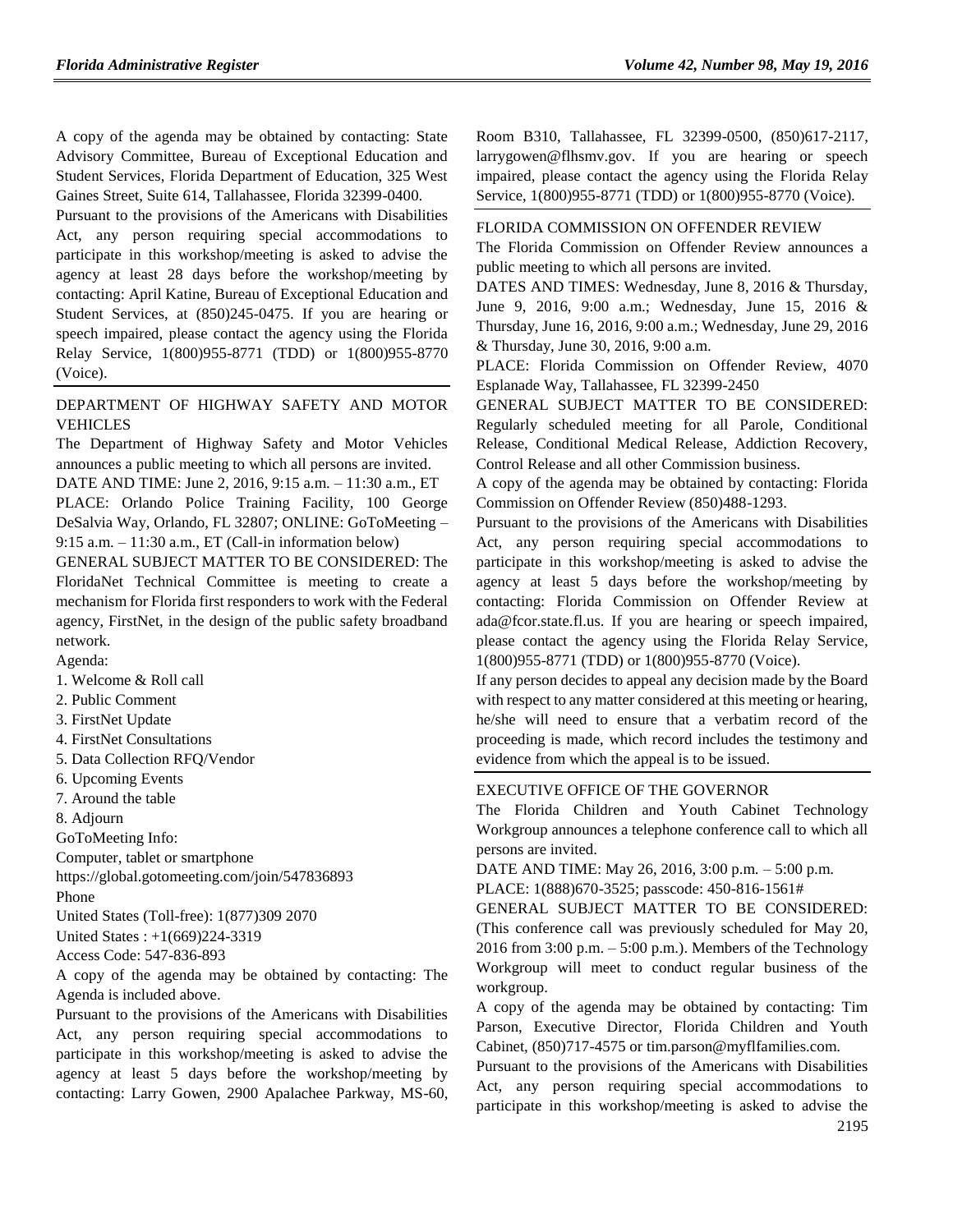agency at least 2 days before the workshop/meeting by contacting: Tim Parson, Executive Director, Florida Children and Youth Cabinet, (850)717-4575 or tim.parson@myflfamilies.com. If you are hearing or speech impaired, please contact the agency using the Florida Relay Service, 1(800)955-8771 (TDD) or 1(800)955-8770 (Voice).

If any person decides to appeal any decision made by the Board with respect to any matter considered at this meeting or hearing, he/she will need to ensure that a verbatim record of the proceeding is made, which record includes the testimony and evidence from which the appeal is to be issued.

For more information, you may contact: Tim Parson, Executive Director, Florida Children and Youth Cabinet, (850)717-4575 or tim.parson@myflfamilies.com.

## [EXECUTIVE OFFICE OF THE GOVERNOR](https://www.flrules.org/gateway/department.asp?id=27)

[Division of Emergency Management](https://www.flrules.org/gateway/organization.asp?id=1072)

The Division of Emergency Management announces a public meeting to which all persons are invited.

DATE AND TIME: May 23, 2016, 2:30 p.m.

PLACE: William E. Sadowski Office Building, 2555 Shumard Oak Blvd, Tallahassee, FL 32399

GENERAL SUBJECT MATTER TO BE CONSIDERED: In accordance with the timeframe set forth in section 120.525, Florida Statutes, a Public Opening is hereby noticed within the timeline for the Invitation to bid (ITB-DEM-15-16-099) for Satellite Voice Data Services for VSAT Systems.

The Division reserves the right to issue amendments, addenda, and changes to the timeline and specifically to the meeting notice listed above. The Division will post notice of any changes or additional meetings within the Vendor Bid System (VBS) in accordance with section 287.042(3), Florida Statutes, and will not re-advertise notice in the Florida Administrative Review (FAR). Access the VBS at: http://vbs.dms.state.fl.us/vbs/main\_menu.

A copy of the agenda may be obtained by contacting: Tara Walters, Division Purchasing Specialist, Bureau of Finance, Florida Division of Emergency Management, 2555 Shumard Oak Blvd., Tallahassee, FL 32399, Phone: (850)410-1391, Email: Tara.Walters@em.myflorida.com.

Pursuant to the provisions of the Americans with Disabilities Act, any person requiring special accommodations to participate in this workshop/meeting is asked to advise the agency at least 48 hours before the workshop/meeting by contacting: Tara Walters, Division Purchasing Specialist, Bureau of Finance, Florida Division of Emergency Management, 2555 Shumard Oak Blvd., Tallahassee, FL 32399, Phone: (850)410-1391, Email: Tara.Walters@em.myflorida.com. If you are hearing or speech

impaired, please contact the agency using the Florida Relay Service, 1(800)955-8771 (TDD) or 1(800)955-8770 (Voice).

## [EXECUTIVE OFFICE OF THE GOVERNOR](https://www.flrules.org/gateway/department.asp?id=27)

[Division of Emergency Management](https://www.flrules.org/gateway/organization.asp?id=1072)

The Division of Emergency Management announces a public meeting to which all persons are invited.

DATE AND TIME: May 23, 2016, 2:30 p.m.

PLACE: William E. Sadowski Office Building, 2555 Shumard Oak Blvd., Tallahassee, FL 32399

GENERAL SUBJECT MATTER TO BE CONSIDERED: In accordance with the timeframe set forth in section 120.525, Florida Statutes, a Public Opening is hereby noticed within the timeline for the Invitation to bid (RFP-DEM-15-16-103) for FDEM Radio Advertising Media Buy.

The Division reserves the right to issue amendments, addenda, and changes to the timeline and specifically to the meeting notice listed above. The Division will post notice of any changes or additional meetings within the Vendor Bid System (VBS) in accordance with section 287.042(3), Florida Statutes, and will not re-advertise notice in the Florida Administrative Review (FAR). Access the VBS at: http://vbs.dms.state.fl.us/vbs/main\_menu.

A copy of the agenda may be obtained by contacting: Tara Walters, Division Purchasing Specialist, Bureau of Finance, Florida Division of Emergency Management, 2555 Shumard Oak Blvd., Tallahassee, FL 32399, Phone: (850)410-1391, Email: Tara.Walters@em.myflorida.com.

Pursuant to the provisions of the Americans with Disabilities Act, any person requiring special accommodations to participate in this workshop/meeting is asked to advise the agency at least 48 hours before the workshop/meeting by contacting: Tara Walters, Division Purchasing Specialist, Bureau of Finance, Florida Division of Emergency Management, 2555 Shumard Oak Blvd., Tallahassee, FL 32399, Phone: (850) 410-1391, Email: Tara.Walters@em.myflorida.com. If you are hearing or speech impaired, please contact the agency using the Florida Relay Service, 1(800)955-8771 (TDD) or 1(800)955-8770 (Voice).

#### [REGIONAL PLANNING COUNCILS](https://www.flrules.org/gateway/department.asp?id=29)

[Tampa Bay Regional Planning Council](https://www.flrules.org/gateway/organization.asp?id=64)

The TBRPC Agency on Bay Management announces a public meeting to which all persons are invited.

DATE AND TIME: June 9, 2016, 9:00 a.m.

PLACE: 4000 Gateway Centre Blvd., Suite 100, Pinellas Park, Florida 33782

GENERAL SUBJECT MATTER TO BE CONSIDERED: To conduct the regular business of the Agency on Bay Management.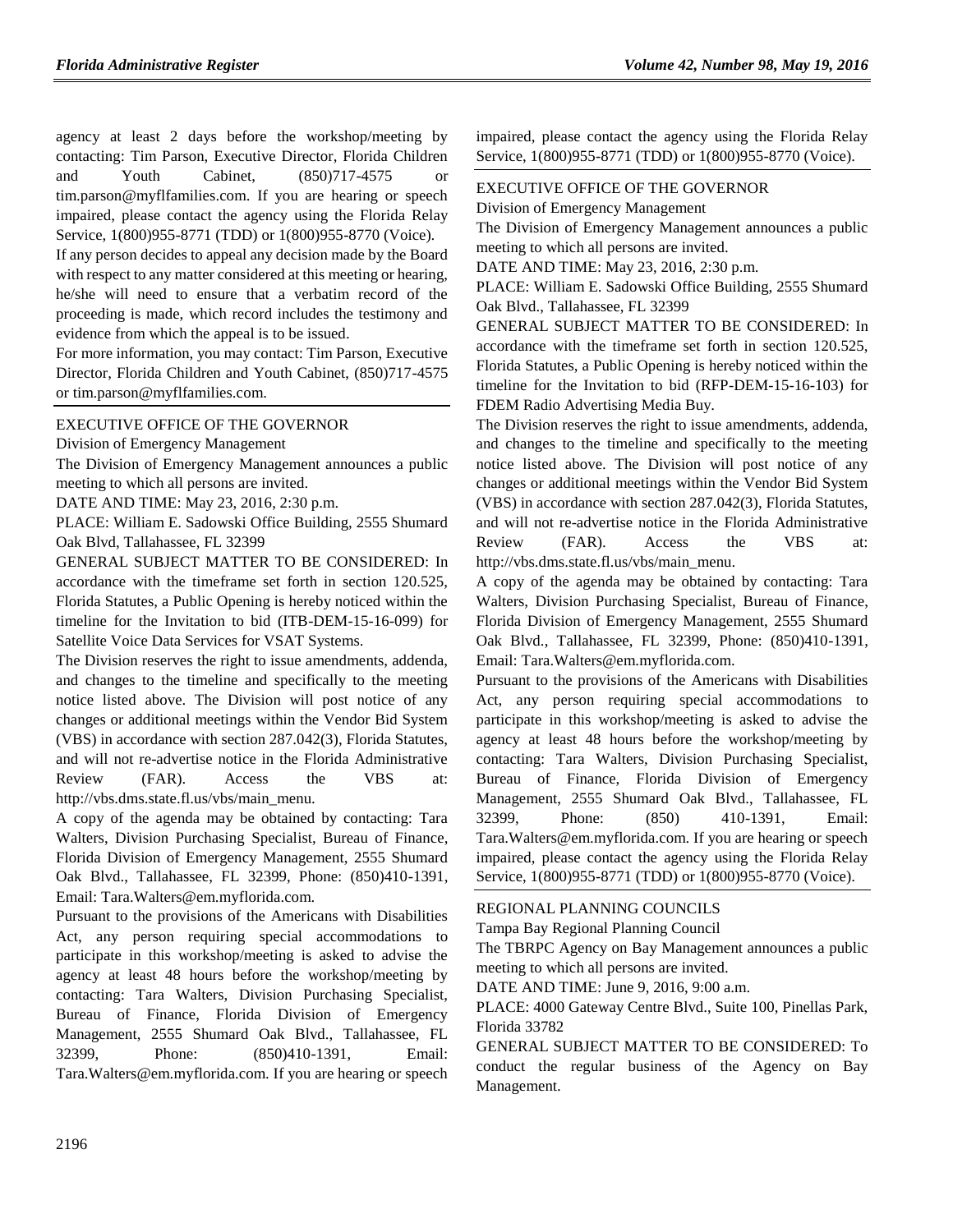A copy of the agenda may be obtained by contacting: Wren Krahl, Director of Administration/Public Information, wren@tbrpc.org.

Pursuant to the provisions of the Americans with Disabilities Act, any person requiring special accommodations to participate in this workshop/meeting is asked to advise the agency at least 3 days before the workshop/meeting by contacting: Wren Krahl, Director of Administration/Public Information, wren@tbrpc.org. If you are hearing or speech impaired, please contact the agency using the Florida Relay Service, 1(800)955-8771 (TDD) or 1(800)955-8770 (Voice).

For more information, you may contact: Wren Krahl, Director of Administration/Public Information, wren@tbrpc.org.

## [METROPOLITAN PLANNING ORGANIZATIONS](https://www.flrules.org/gateway/department.asp?id=35)

[Martin Metropolitan Planning Organization](https://www.flrules.org/gateway/organization.asp?id=828)

The Martin Metropolitan Planning Organization announces a public meeting to which all persons are invited.

DATE AND TIME: June 6, 2016, 10:00 a.m.

PLACE: 2401 SE Monterey Road, 4th Floor Workshop Conference Room, Stuart, FL 34996

GENERAL SUBJECT MATTER TO BE CONSIDERED: Consideration of the Community Transportation Coordinator (CTC) Evaluation; Transportation Disadvantaged Service Plan (TDSP) Annual Report and transportation services for the Transportation Disadvantaged.

A copy of the agenda may be obtained by contacting: www.martinmpo.com.

Pursuant to the provisions of the Americans with Disabilities Act, any person requiring special accommodations to participate in this workshop/meeting is asked to advise the agency at least 3 days before the workshop/meeting by contacting: Bolivar Gomez, Planner II, Title VI/Nondiscrimination contact, (772)288-5412. If you are hearing or speech impaired, please contact the agency using the Florida Relay Service, 1(800)955-8771 (TDD) or 1(800)955-8770 (Voice).

If any person decides to appeal any decision made by the Board with respect to any matter considered at this meeting or hearing, he/she will need to ensure that a verbatim record of the proceeding is made, which record includes the testimony and evidence from which the appeal is to be issued.

For more information, you may contact: Bolivar Gomez, Planner II, Title VI/Non-discrimination contact, (772)288- 5412.

[WATER MANAGEMENT DISTRICTS](https://www.flrules.org/gateway/department.asp?id=40)

[St. Johns River Water Management District](https://www.flrules.org/gateway/organization.asp?id=122)

The St. Johns River Water Management District announces a public meeting to which all persons are invited.

DATE AND TIME: Tuesday, May 24, 2016, 9:00 a.m.

PLACE: 4049 Reid Street (Hwy 100 West), Palatka, FL 3177 GENERAL SUBJECT MATTER TO BE CONSIDERED: The May 24, 2016 Governing Board meeting published on May 16, 2016 (ID#17534513) to discuss Inspector General direction has been CANCELED because there is no longer a need for board action.

## [COMMISSION FOR THE TRANSPORTATION](https://www.flrules.org/gateway/department.asp?id=41)  [DISADVANTAGED](https://www.flrules.org/gateway/department.asp?id=41)

The Commission for the Transportation Disadvantaged announces a telephone conference call to which all persons are invited.

DATE AND TIME: June 10, 2016, 9:00 a.m.

PLACE: Commission Headquarters, 2740 Centerview Drive, Room 1A, Tallahassee, Florida 32399, Dial-In Number: 1(888)670-3525; Conference Code: 7993168355

GENERAL SUBJECT MATTER TO BE CONSIDERED: To discuss regular Commission business.

A copy of the agenda may be obtained by contacting: Emily Enfinger, 605 Suwannee, Street MS-49, Tallahassee, Florida 32399, (850)410-5700, 1(800)983-2435

Pursuant to the provisions of the Americans with Disabilities Act, any person requiring special accommodations to participate in this workshop/meeting is asked to advise the agency at least 7 days before the workshop/meeting by contacting: Emily Enfinger, 605 Suwannee, Street MS-49, Tallahassee, Florida 32399, (850)410-5700, 1(800)983-2435. If you are hearing or speech impaired, please contact the agency using the Florida Relay Service, 1(800)955-8771 (TDD) or 1(800)955-8770 (Voice).

#### [DEPARTMENT OF ELDER AFFAIRS](https://www.flrules.org/gateway/department.asp?id=58)

[Division of Volunteer and Community Services](https://www.flrules.org/gateway/organization.asp?id=530)

The Department of Elder Affairs announces a public meeting to which all persons are invited.

DATE AND TIME: June 7, 2016, 10:00 a.m.

PLACE: Department of Elder Affairs, 4040 Esplanade Way, Room 225 F, Tallahassee, FL 32399

GENERAL SUBJECT MATTER TO BE CONSIDERED: Meeting of the Statewide Task Force to discuss the Department's Dementia Care and Cure Initiative.

A copy of the agenda may be obtained by contacting: Korinna MacNeill via telephone at (850)414-2341 or via e-mail at macneillk@elderaffairs.org.

Pursuant to the provisions of the Americans with Disabilities Act, any person requiring special accommodations to participate in this workshop/meeting is asked to advise the agency at least 2 days before the workshop/meeting by contacting: Korinna MacNeill via telephone at (850)414-2341 or via e-mail at macneillk@elderaffairs.org. If you are hearing or speech impaired, please contact the agency using the Florida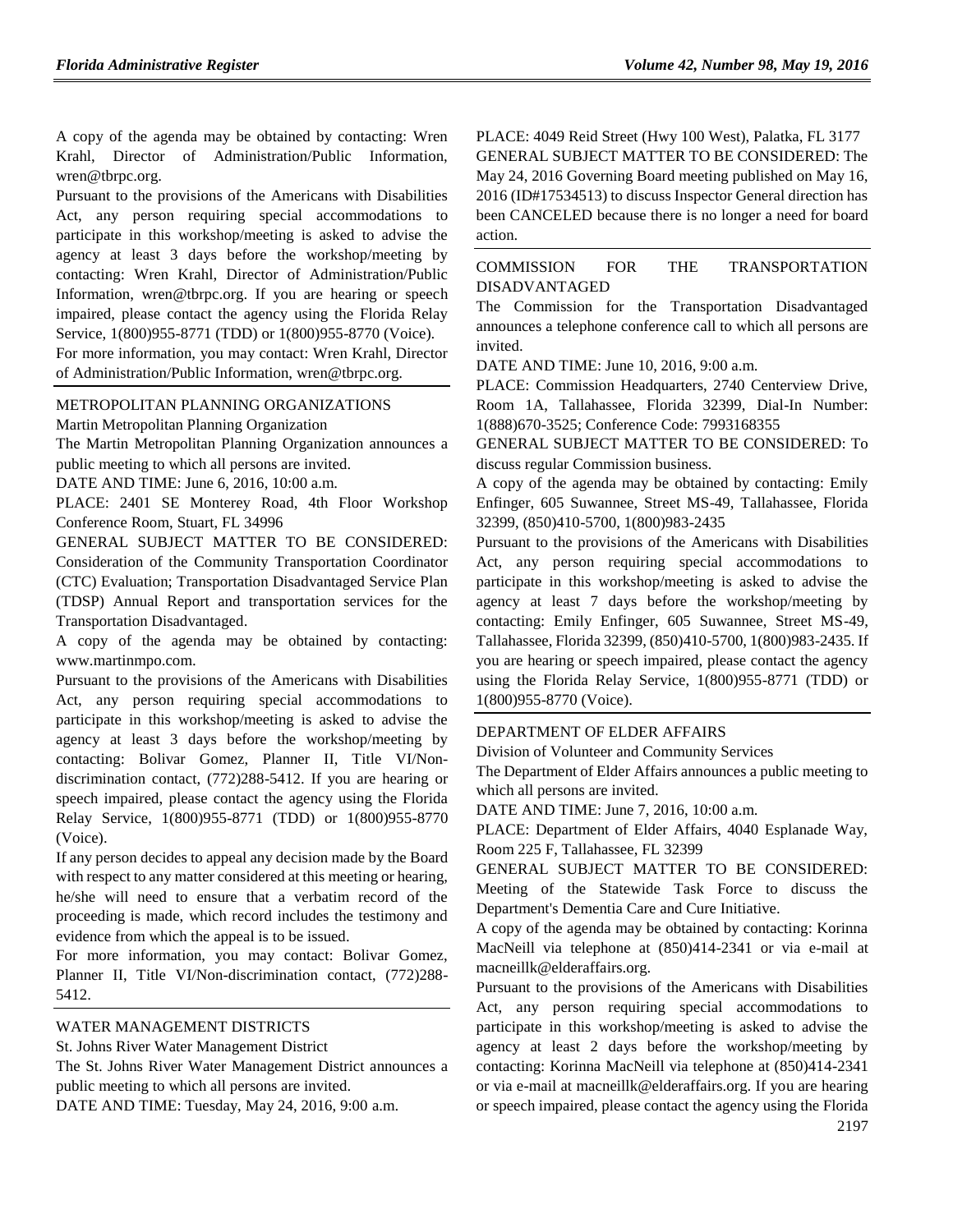Relay Service, 1(800)955-8771 (TDD) or 1(800)955-8770 (Voice).

For more information, you may contact: Cory Livingston via telephone at (850)414-2165 or via e-mail at livingstonc@elderaffairs.org or Korinna MacNeill via telephone at (850)414-2341 or via e-mail at macneillk@elderaffairs.org.

## [DEPARTMENT OF ELDER AFFAIRS](https://www.flrules.org/gateway/department.asp?id=58)

[Division of Volunteer and Community Services](https://www.flrules.org/gateway/organization.asp?id=530)

The Department of Elder Affairs announces a public meeting to which all persons are invited.

DATE AND TIME: June 23, 2016, 2:00 p.m.

PLACE: Department of Elder Affairs, 4040 Esplanade Way, Room 225 F, Tallahassee, FL 32399

GENERAL SUBJECT MATTER TO BE CONSIDERED: Meeting of the Statewide Task Force to discuss the Department's Dementia Care and Cure Initiative.

A copy of the agenda may be obtained by contacting: Korinna MacNeill via telephone at (850)414-2341 or via e-mail at macneillk@elderaffairs.org.

Pursuant to the provisions of the Americans with Disabilities Act, any person requiring special accommodations to participate in this workshop/meeting is asked to advise the agency at least 2 days before the workshop/meeting by contacting: Korinna MacNeill via telephone at (850)414-2341 or via e-mail at macneillk@elderaffairs.org. If you are hearing or speech impaired, please contact the agency using the Florida Relay Service, 1(800)955-8771 (TDD) or 1(800)955-8770 (Voice).

For more information, you may contact: Cory Livingston via telephone at (850)414-2165 or via e-mail at livingstonc@elderaffairs.org or Korinna MacNeill via telephone at (850)414-2341 or via e-mail at macneillk@elderaffairs.org.

## [DEPARTMENT OF CHILDREN AND FAMILIES](https://www.flrules.org/gateway/department.asp?id=65)

[Family Safety and Preservation Program](https://www.flrules.org/gateway/organization.asp?id=342)

The Department of Children and Families announces a telephone conference call to which all persons are invited.

DATE AND TIME: Tuesday, May 24, 2016, 10:00 a.m. – 4:00 p.m.

PLACE: 4001 Pelee St., Hope Room, Orlando, FL, 32817

Conference Call Number: 1(888)670-3525, Participant Code: 6715356658#

GENERAL SUBJECT MATTER TO BE CONSIDERED: The purpose of the meeting is for the Independent Living Services Advisory Council to conduct general Council business and continue their efforts of reviewing the implementation and operation of the Road-to-Independence Program.

A copy of the agenda may be obtained by contacting: Brandie McCabe, Department of Children and Families, phone (850)717-4218 or email: brandie.mccabe@myflfamilies.com.

Pursuant to the provisions of the Americans with Disabilities Act, any person requiring special accommodations to participate in this workshop/meeting is asked to advise the agency at least 1 days before the workshop/meeting by contacting: Brandie McCabe, Department of Children and Families, phone: (850)717-4218 or email: brandie.mccabe@myflfamilies.com. If you are hearing or speech impaired, please contact the agency using the Florida Relay Service, 1(800)955-8771 (TDD) or 1(800)955-8770 (Voice).

For more information, you may contact: Brandie McCabe, Department of Children and Families, phone: (850)717-4218 or email: brandie.mccabe@myflfamilies.com.

# Section VII Notice of Petitions and Dispositions Regarding Declaratory Statements

## [DEPARTMENT OF BUSINESS AND PROFESSIONAL](https://www.flrules.org/gateway/department.asp?id=61)  [REGULATION](https://www.flrules.org/gateway/department.asp?id=61)

[Division of Florida Condominiums, Timeshares and Mobile](https://www.flrules.org/gateway/organization.asp?id=248)  **[Homes](https://www.flrules.org/gateway/organization.asp?id=248)** 

NOTICE IS HEREBY GIVEN that the Division of Florida Condominiums, Timeshares, and Mobile Homes, Department of Business and Professional Regulation, State of Florida, has received the petition for declaratory statement from Chief Alan R. Cominsky, Fire Marshal, In Re: Miami Dade County Fire Rescue Department, Docket No. 2016023622, filed on May 13, 2016. The petition seeks the agency's opinion as to the applicability of Sections 718.112 and 719.1055, Florida Statutes, as it applies to the petitioner.

Is it the intent of Sections 718.112 and 719.1055, Florida Statutes, to prohibit a local authority having jurisdiction from enforcing provisions of the Florida Fire Prevention Code to mixed use condominiums and cooperatives? Does the presence of short term residential rental units in a building define a condominium or cooperative as a mixed use condominium or cooperative instead of residential?

A copy of the Petition for Declaratory Statement may be obtained by contacting: Tonia Blount, Administrative Assistant II, at Department of Business and Professional Regulation, Division of Florida Condominiums, Timeshares, and Mobile Homes, 1940 North Monroe Street, Tallahassee, Florida 32399- 2217, (850)717-1476, Tonia.Blount@myfloridalicense.com.

Please refer all comments to: Robin E. Smith, Chief Attorney, Department of Business and Professional Regulation, Division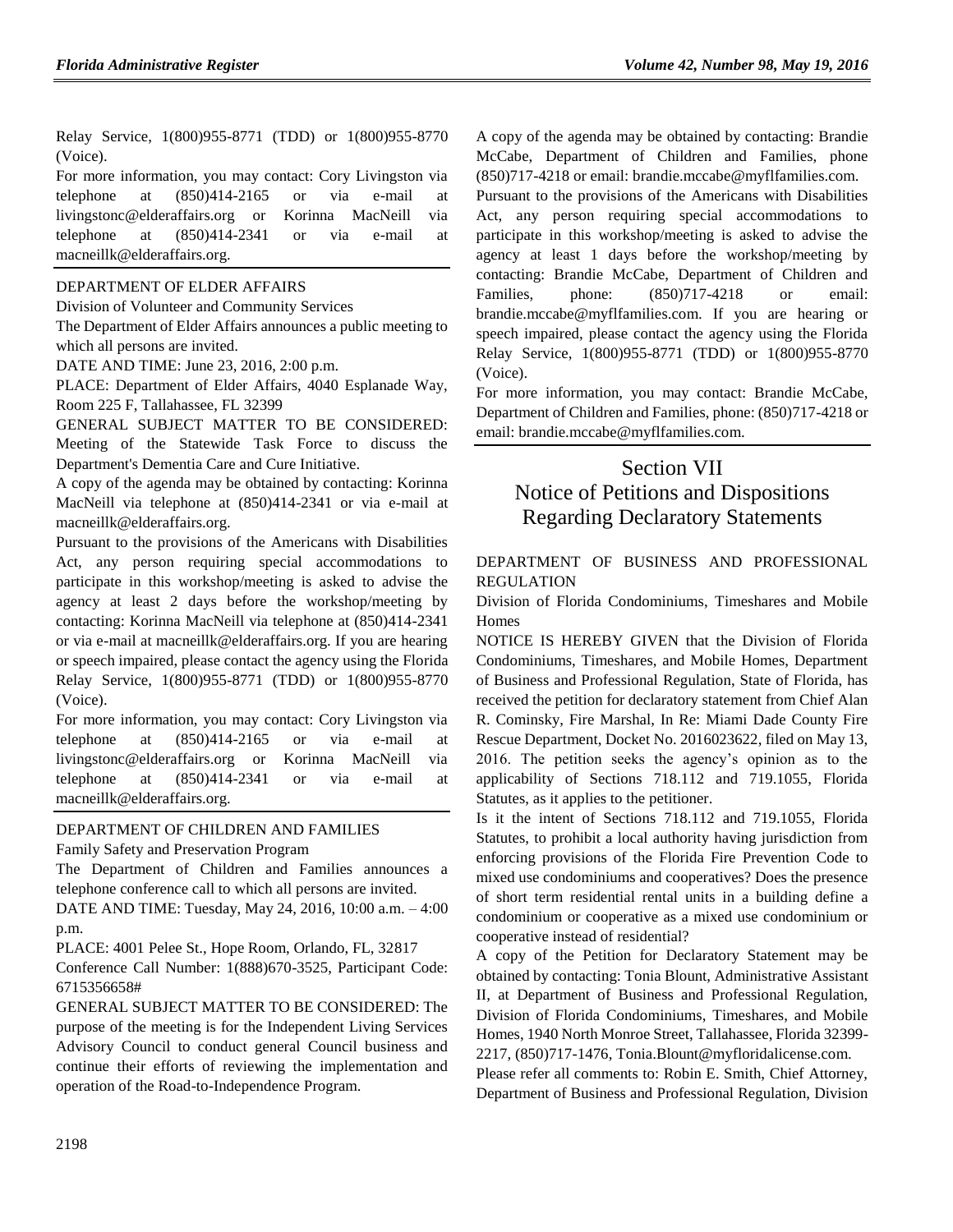of Florida Condominiums, Timeshares, and Mobile Homes, 1940 North Monroe Street, Tallahassee, Florida 32399-2202. Responses, motions to intervene, or requests for an agency hearing, §120.57(2), Fla. Stat., must be filed within 21 days of this notice.

## [DEPARTMENT OF BUSINESS AND PROFESSIONAL](https://www.flrules.org/gateway/department.asp?id=61)  [REGULATION](https://www.flrules.org/gateway/department.asp?id=61)

#### [Division of Pari-Mutuel Wagering](https://www.flrules.org/gateway/organization.asp?id=250)

NOTICE IS HEREBY GIVEN that on March 18, 2016, the Division of Pari-Mutuel Wagering, Department of Business and Professional Regulation, has received the petition for declaratory statement from Petitioner West Flagler Associates, LTD., in DBPR Case No. 2016016786 (DS 2016-020). The petition seeks the agency's opinion as to the applicability of Chapter 551, F.S., as it applies to the petitioner.

Petitioner seeks a determination as to whether section 23, art. X, Fla. Const., and Section 551.102(4), F.S., allow Petitioner to operate slot machines at its Facility were it to discontinue its greyhound operation and instead operate a full schedule of jai alai performances. Any person whose substantial interests may be affected by a declaratory statement on the subject matter of the Petition may file a motion to intervene within 21 days of the publication of this notice.

A copy of the Petition for Declaratory Statement may be obtained by contacting: Agency Clerk, Department of Business and Professional Regulation, 1940 North Monroe Street, Tallahassee, Florida 32399-2202, phone: (850)921-0342, agc.filings@myfloridalicense.com.

Additionally, the Division's publication entitled West Flagler Associates, LTD in vol. 42/93 of the Florida Administrative Register incorrectly mentioned West Volusia Racing, Inc. That publication is hereby replaced with this amended notice of petition for declaratory statement.

## [DEPARTMENT OF FINANCIAL SERVICES](https://www.flrules.org/gateway/department.asp?id=69)

[Division of State Fire Marshal](https://www.flrules.org/gateway/organization.asp?id=359)

NOTICE IS HEREBY GIVEN that the Department of Financial Services, Division of State Fire Marshal (Department), has received the petition for declaratory statement from Chief Alan R. Cominsky (Petitioner) on May 17, 2016. The petition seeks the agency's opinion as to the applicability of Section 633.208(5), F.S. as it applies to the petitioner.

Whether Section 633.208(5), F.S. allows waivers of code requirements on existing buildings if not practical or require disproportionate expense with little increase in fire or life safety? Is term "modification" as used in NFPA 1:1.4.4, intended to allow the AHJ to modify requirement of the Code so as to completely waive the requirement? Is the language of 633.208(6), F.S., intended to allow the local fire official to require only existing features to be maintained in accordance to Code? How is language of s. 633.208(3), F.S. affected by the language of s. 633.208(5), F.S., with regard to existing buildings?

A copy of the Petition for Declaratory Statement may be obtained by contacting: Melissa E. Dembicer, Assistant General Counsel, Division of Legal Services, 612 Larson Building, 200 E. Gaines Street, Tallahassee, Florida 32399-0333, (850)413- 5829, email: melissa.dembicer@myfloridacfo.com.

Please refer all comments to: Melissa E. Dembicer.

Responses, motions to intervene, or requests for an agency hearing, §120.57(2), Fla. Stat., must be filed within 21 days of this Notice.

## [DEPARTMENT OF FINANCIAL SERVICES](https://www.flrules.org/gateway/department.asp?id=69) [Finance](https://www.flrules.org/gateway/organization.asp?id=524)

NOTICE IS HEREBY GIVEN that the Office of Financial Regulation has received the petition for declaratory statement from Palm Villas Reserve, LLC, on May 17, 2016. The petition seeks the agency's opinion as to the applicability of Chapter 494, Florida Statutes, specifically Section 494.00115(2), Part III, as it applies to the petitioner.

The petition seeks a declaratory statement from the Office on whether Petitioner's proposed business activities (of offering private financing as described in the Petition as "Seller Financing" be exempt from regulation under Section 494.00115(2) part III, the Florida Mortgage Brokerage and Mortgage Lending Act, Chapter 494, Florida Statutes.

A copy of the Petition for Declaratory Statement may be obtained by contacting: Agency Clerk, Office of Financial Regulation, P.O. Box 8050, Tallahassee, Florida 32314-8050, (850)410-9643, Agency.Clerk@flofr.com

Please refer all comments to: Agency Clerk, Office of Financial Regulation, P.O. Box 8050, Tallahassee, Florida 32314-8050, (850)410-9643, Agency.Clerk@flofr.com by June 3, 2016.

## [DEPARTMENT OF FINANCIAL SERVICES](https://www.flrules.org/gateway/department.asp?id=69) [Finance](https://www.flrules.org/gateway/organization.asp?id=524)

NOTICE IS HEREBY GIVEN that the Office of Financial Regulation has received the petition for declaratory statement from Global Fidelity Corp on March 14, 2016. The petition seeks the agency's opinion as to the applicability of Chapter 560, Florida Statutes, as it applies to the petitioner.

The original petition sought a declaratory statement from the Office on whether Petitioner's proposed business activities (of providing services to military personnel based overseas, through a third party) falls within Florida's money transmitting licensing statute Chapter 560, Florida Statutes. On March 14, 2016, the Office filed the Notice of receipt of Petition for Declaratory Statement in the Florida Administrative Register, Vol. 42, No. 51. On May 16, 2016, the Petition was withdrawn.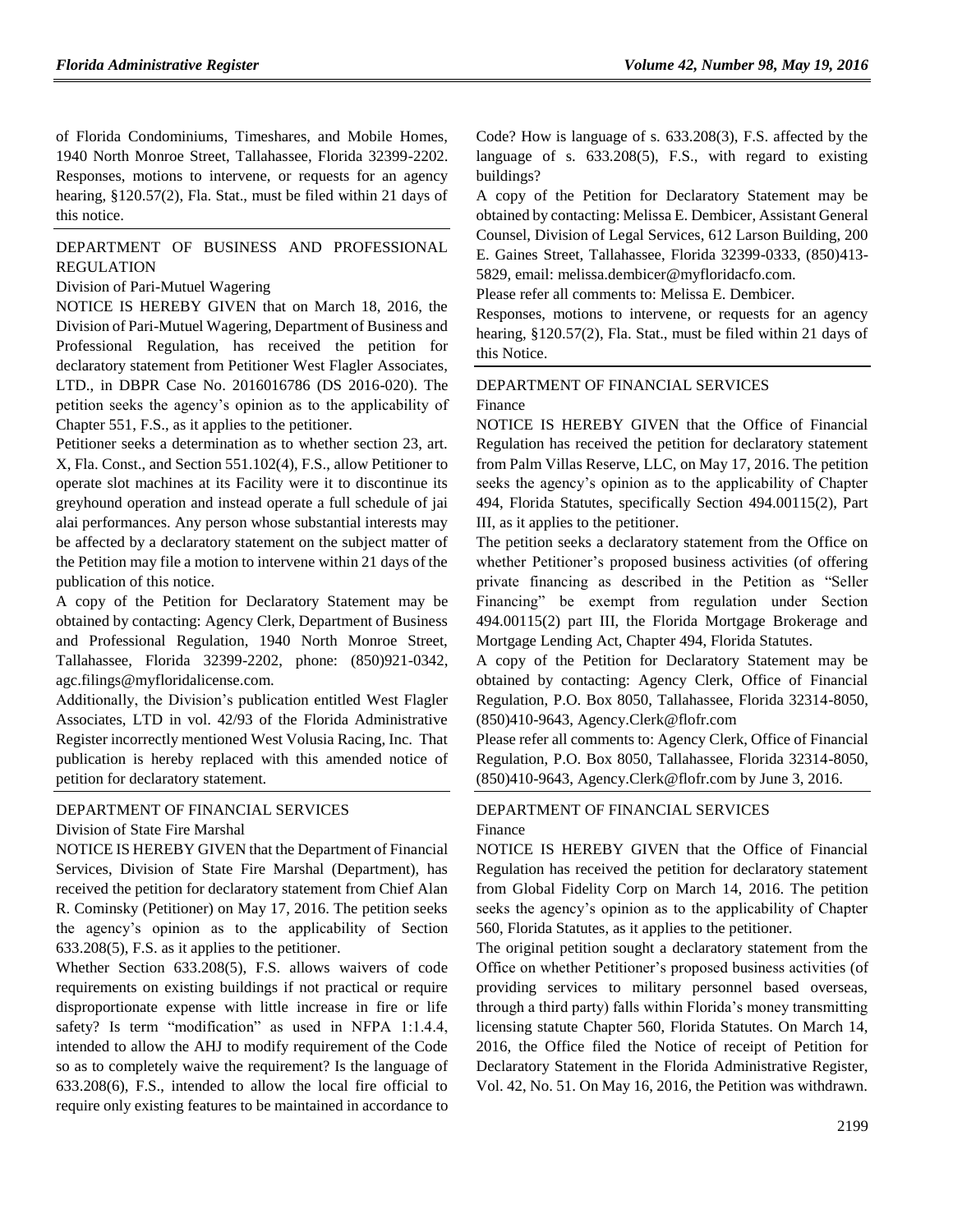A copy of the Petition for Declaratory Statement may be obtained by contacting: Agency Clerk, Office of Financial Regulation, P.O. Box 8050, Tallahassee, Florida 32314-8050, (850)410-9643, Agency.Clerk@flofr.com.

# Section VIII Notice of Petitions and Dispositions Regarding the Validity of Rules

Notice of Petition for Administrative Determination has been filed with the Division of Administrative Hearings on the following rules:

## NONE

Notice of Disposition of Petition for Administrative Determination has been filed with the Division of Administrative Hearings on the following rules:

## NONE

Section IX Notice of Petitions and Dispositions Regarding Non-rule Policy Challenges

## NONE

Section X Announcements and Objection Reports of the Joint Adminstrative Procedures Committee

## NONE

Section XI Notices Regarding Bids, Proposals and Purchasing

## [BRASFIELD & GORRIE, LLC](https://www.flrules.org/gateway/organization.asp?id=1219)

UF O'CONNELL CENTER - CONCRETE PAVING SCOPE BID ADVERTISEMENT

Brasfield & Gorrie, LLC will now be taking sealed bid proposals for the CONCRETE PAVING SCOPE on the UF Stephen C. O'Connell Center Expansion and Renovation project in Gainesville, FL. Sealed Bids are due by no later than June 1, 2016. Sealed bids must either be hand delivered or mailed to the following address: Brasfield & Gorrie, LLC

c\o Adam Cowan 941 West Morse Blvd., Suite 200 Winter Park, FL 32789

For any questions, please contact: Steven Nickels snickels@brasfieldgorrie.com (407)562-4661

## [CITY OF NORTH MIAMI BEACH](https://www.flrules.org/gateway/organization.asp?id=1242) NOTICE OF RECEIPT OF AN UNSOLICITED PROPOSAL FOR EXPANSION OF THE PREVIOUSLY APPROVED SOCCER DEVELOPMENT GROUP BOCA JUNIORS SOCCER ACADEMY CLUBHOUSE FACILITY LOCATED AT PATRICIA MISHCON PARK

NOTICE IS HEREBY GIVEN THAT the City of North Miami Beach, Florida, has received an unsolicited proposal ("Proposal", the Proposal is available on the City's website: [www.citynmb.com](http://www.citynmb.com/) ) for expansion of a public-private project from Soccer Development Group, LLC to expand the existing use to include an educational facility and to expand the approved Boca Juniors Soccer Academy Clubhouse Facility in North Miami Beach at Patricia Mishcon Park, (approved in Resolution No. 2015-19.) The Proposal is to add educational facility to the permitted uses and expand the second floor of the approved proposed clubhouse building by 11,500 square feet, which will consist of 16 classrooms and school related work areas. The Proposal provides for a minimum of an additional \$1 million dollars in capital investment in facilities and other related costs. The City intends to enter into comprehensive agreements for the Project and will accept other proposals for the Project until \_\_2:00 PM EST\_\_\_\_, on \_June 2, 2016\_\_\_\_\_\_\_\_\_.

Persons or entities wishing to submit alternative proposals may do so by delivering one (1) original, three (3) copies of said package and one (1) USB or CD copy to the City of North Miami Beach Procurement Management Division – Attention: Chief Procurement Officer, Joel Wasserman, 17011 N.E. 19th Avenue, 3rd Floor, North Miami Beach, FL 33162 on or before the date stipulated above. All packages shall be clearly marked "Unsolicited Proposal No. 2016- Public-Private Project Expansion of Previously Approved Soccer Facility". The City will not be responsible in the event the U.S. Postal Service or any other courier system fails to deliver any package by the above referenced deadline. Late submissions shall not be accepted. The City of North Miami Beach reserves the right to reject any and all submissions, to waive any and all irregularities in any submission, or as provided under Section 287.05712, Florida Statutes, to award to and negotiate with the firm whose proposal best serves the interests of the City. Responses will be publicly opened and firm names read aloud